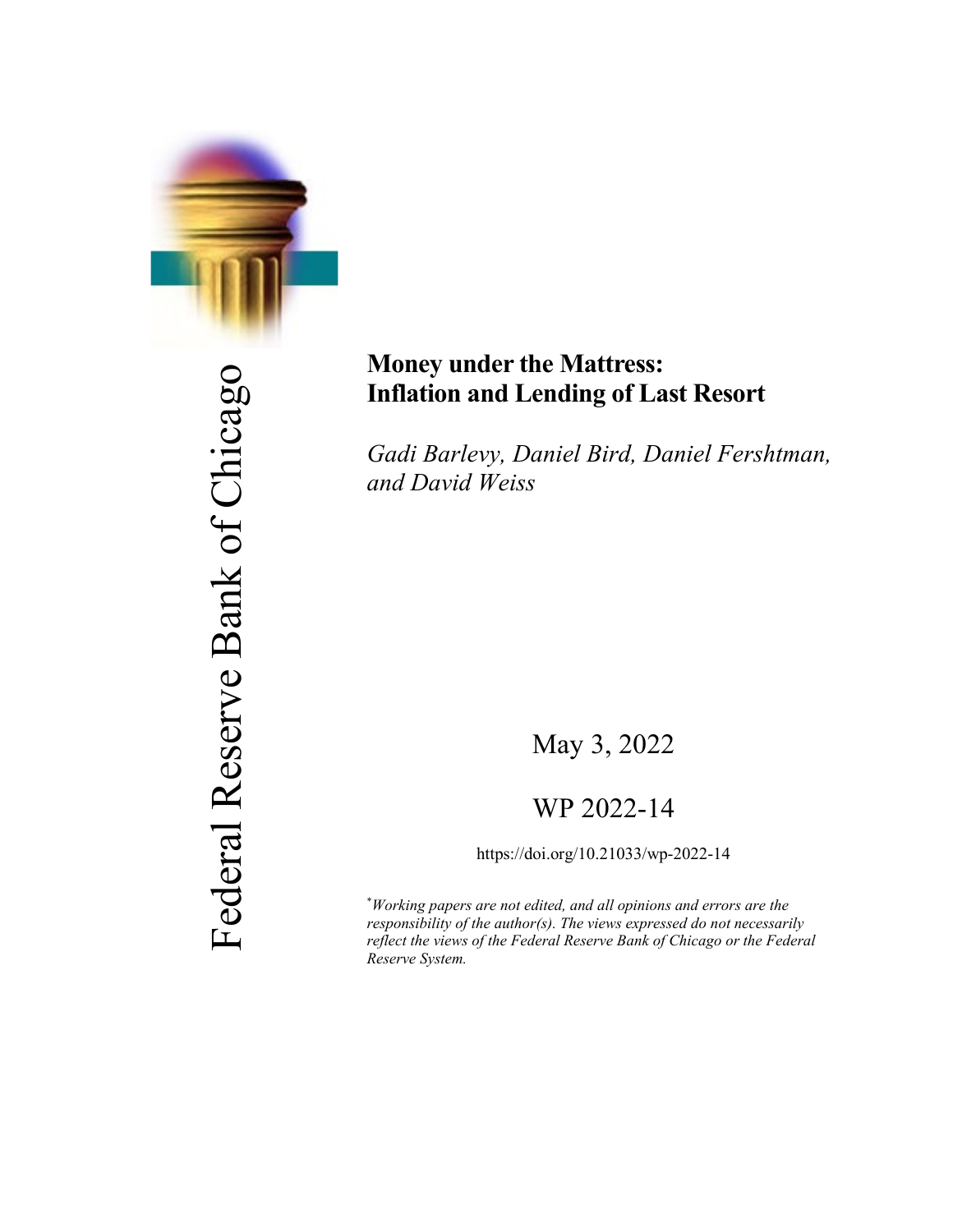# Money under the Mattress: Inflation and Lending of Last Resort\*

Gadi Barlevy† Daniel Bird‡ Daniel Fershtman§ David Weiss¶

May 3, 2022

#### **Abstract**

Central banks create money to lend during credit crunches, which might lead to inflation. We examine whether the two key functions of central banks— price stability and last-resort lending— conflict. We develop a nominal model of bank runs à la [Diamond](#page-29-0) and Dybvig [\(1983\)](#page-29-0) in which individuals can store the money they withdraw "under the mattress" or use it to buy assets. This feature allows for lending of last resort without creating inflation. Our analysis also provides a new rationale for the "Bagehot rule": High interest rates prevent inflation, rather than mitigate the risk of lending during credit crunches.

*Keywords*: Bagehot rule, price-level stability, financial stability, bank run

<sup>\*</sup>We thank Bob Barsky, Marco Bassetto, Nittai Bergman, Jeremy Greenwood, Moshe Hazan, Ed Nosal, Jonathan Rose, Harald Uhlig, Eran Yashiv, and participants at the Chicago Federal Reserve brown-bag series for invaluable comments. The views expressed in this paper do not reflect the views of the Federal Reserve Bank of Chicago or the Federal Reserve System.

<sup>†</sup>Federal Reserve Bank of Chicago; email: gbarlevy@frbchi.org

<sup>‡</sup>Eitan Berglas School of Economics, Tel Aviv University; email: dbird@tauex.tau.ac.il

<sup>§</sup>Eitan Berglas School of Economics, Tel Aviv University; email: danielfer@tauex.tau.ac.il

<sup>¶</sup>Eitan Berglas School of Economics, Tel Aviv University; email: davidweiss@tauex.tau.ac.il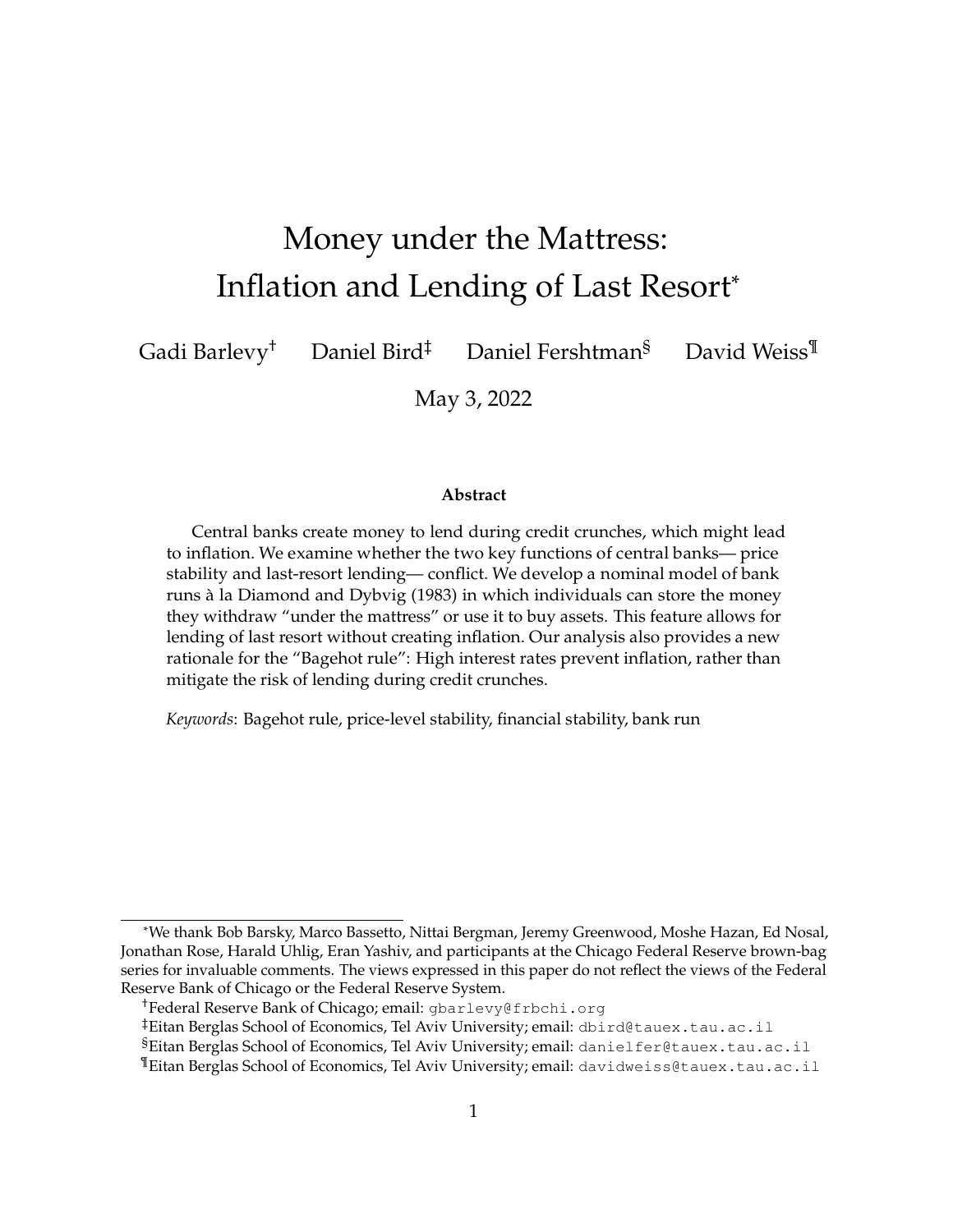# **1 Introduction**

Historically, modern economies have looked to central banks to carry out two main functions: to act as lenders of last resort during credit crunches and to maintain price stability. However, these two goals can potentially conflict with one another. This is because when central banks act as lenders of last resort, they essentially create new money to lend to those in need of credit. But such an injection of liquidity could in principle generate inflation. Recent work by [Schilling, Fernández-Villaverde and Uhlig](#page-29-1) [\(2021\)](#page-29-1) reinforces the idea that the two may be in conflict. While they study a run on a digital currency issued by the central bank rather than a run on banks, one of their key results is that a central bank intent on avoiding a run may not be able to maintain a stable price level across all states of the world. More generally, [Bordo](#page-28-0) [\(2018\)](#page-28-0) has described the modern history of central banks in developed countries as a "varying evolution between monetary stability and financial stability," suggesting the two goals are not inherently compatible.<sup>[1](#page-2-0)</sup>

This paper examines whether these two main goals of central banking are potentially compatible with one another. To examine this question, we develop a monetary version of a model of bank runs à la [Diamond and Dybvig](#page-29-0) [\(1983\)](#page-29-0) (henceforth DD). A feature of our model that departs from the existing literature is that agents are allowed to save the money that they withdraw from banks rather than being forced to spend it. In most of the paper, we let agents hoard the money they withdraw and store it "under the mattress." While this is a convenient modeling device, agents can more generally use the money they withdraw to buy financial assets other than cash, such as government debt. Indeed, we offer some examples in which agents use the money they withdraw to purchase other assets. We show that as long as such saving is permitted, then there does not have to be a conflict between the two aforementioned functions of the central bank: It can act as a lender of last resort without having to give up on price stability.

We further show that whether lending to banks is compatible with price stability depends crucially on the rate of interest that the central bank charges borrower banks. Specifically, saving the financial system and maintaining price-level stability requires

<span id="page-2-0"></span> ${}^{1}$ Given that financial crises have historically been associated with disinflation, concern about inflation during a run might seem surprising. However, to the extent that a bailout can help prevent a run or prevent the run from being costly, disinflation should not be an issue, and the relevant question becomes whether the liquidity the central bank injects to avoid the run could end up creating inflation.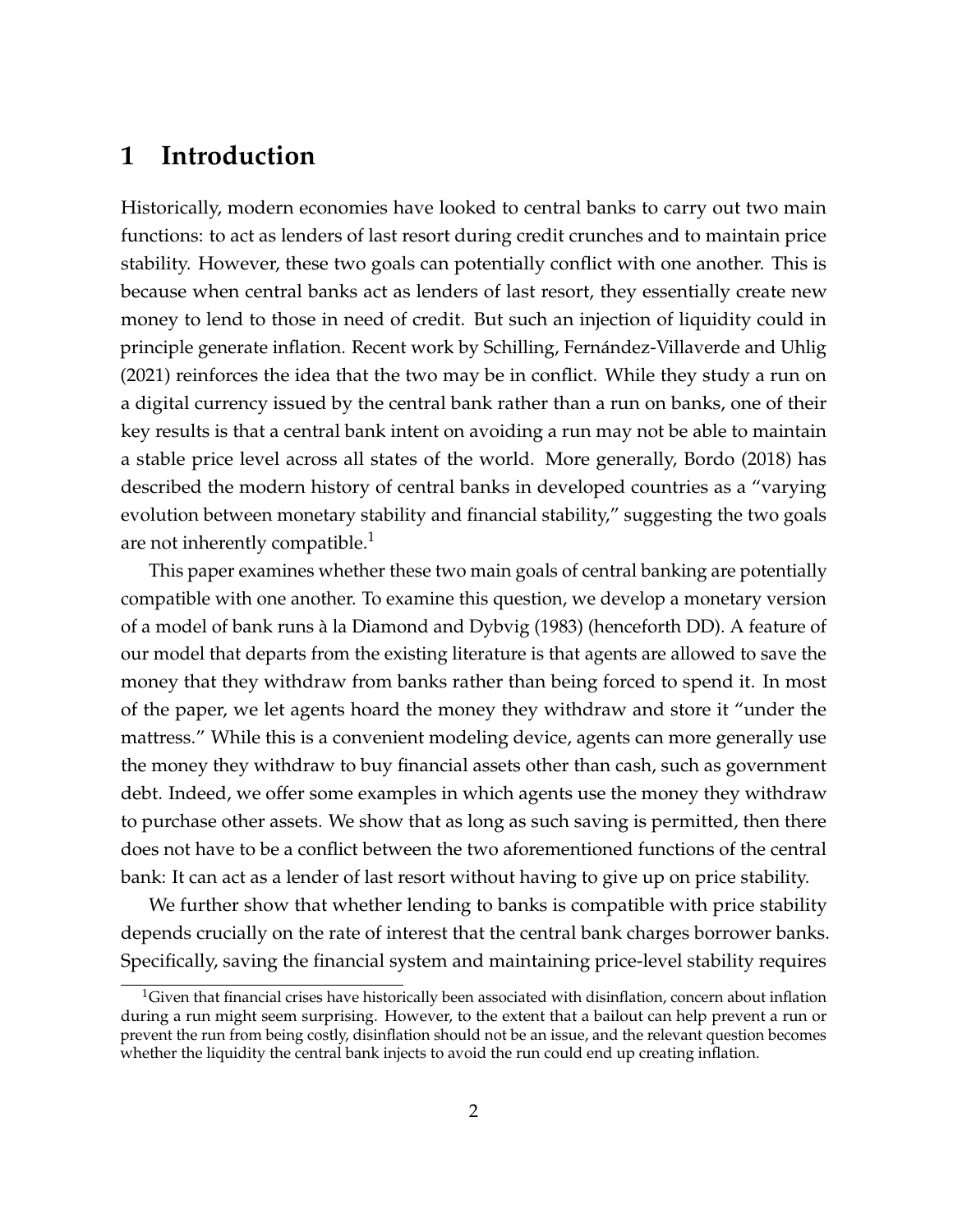the central bank to charge a sufficiently high interest rate on its loans. Our finding thus offers a new justification for the well-known Bagehot rule, which holds that central banks should lend at a high rate of interest during a crisis. Bagehot argued that the high rate of interest would "operate as a heavy fine on unreasonable timidity, and will prevent the greatest number of applications by persons who do not require [credit]. The rate should be raised early in the panic, so that the fine may be paid early; that no one may borrow out of idle precaution without paying well for it; that the Banking reserve may be protected as far as possible" [\(Bagehot,](#page-28-1)  $1873$ ).<sup>[2](#page-3-0)</sup> The argument for a high interest rate in our framework is not to screen out timid, idle, or otherwise unworthy borrowers, but because it helps promote price stability. The latter is somewhat related to Bagehot's argument for protecting the Banking reserve, since failure to protect the central bank from losses can potentially generate inflation.

The intuition for our results is as follows. If patient agents can save outside the banking system, then when they withdraw their deposits, they will simply replace one asset, a bank deposit, with another, such as cash or government debt. The creation of more money will not lead to higher spending or push up the price level. In addition, the money created by loans is essentially unwound when banks repay the loans they receive from the central bank. The higher the interest rate on these loans, the more money that will eventually be drained. There is thus no reason that the money the central bank lends to banks to pay their depositors has to be inflationary, as long as the central bank charges its borrowers a sufficiently high interest rate. More generally, a higher interest rate on these loans increases government revenues, which leads to a lower rate of inflation given the intertemporal government budget constraint.

Although we focus on the central bank as the lender of last resort, in principle it could be the fiscal authority that bails out banks. We illustrate such a bailout policy in our model, which is inspired by the Troubled Asset Relief Program (TARP) during the 2008-2009 financial crisis. In this scheme, the government purchases preferred shares from banks at a predetermined rate of return. Banks then use these injected funds to pay off running depositors. Since the fiscal authority cannot print money, it raises the appropriate funds through the sale of government bonds. Thus, at the end of the day, banks do not fail given the fiscal bailout, and running depositors end up saving in government bonds rather than cash. The same intuition as above holds regarding the

<span id="page-3-0"></span><sup>&</sup>lt;sup>2</sup>Much of Bagehot's advice can be traced back to [Thorton](#page-29-2) [\(1802\)](#page-29-2).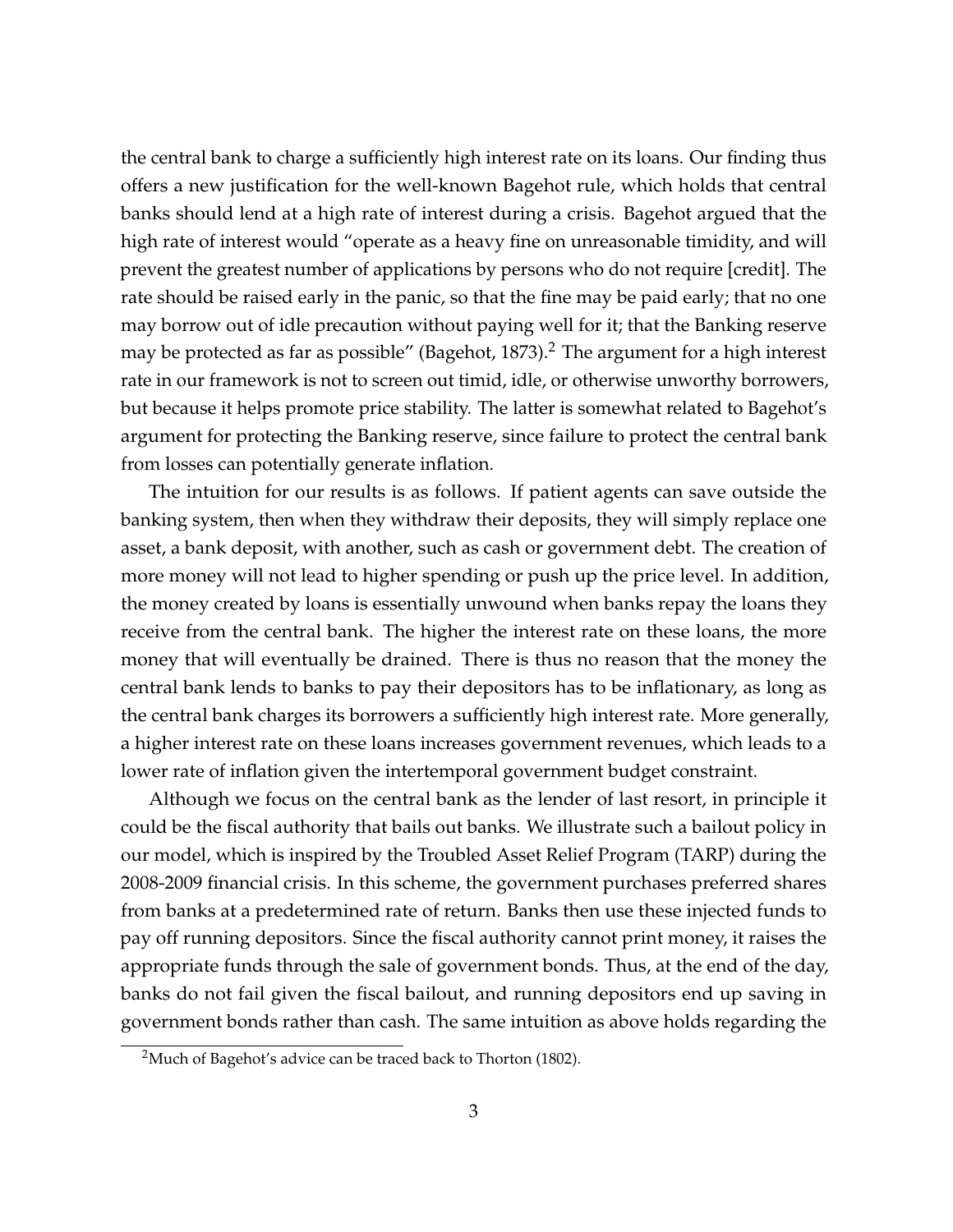relationship between the terms on the preferred shares purchased by the government during such a bailout and inflation. For a fiscal bailout not to be inflationary, the government must earn sufficient revenue on the preferred stock it acquires.

To illustrate the importance of letting agents save outside of the financial system, we revisit the [Schilling, Fernández-Villaverde and Uhlig](#page-29-1) [\(2021\)](#page-29-1) paper. While they focus on runs on a digital currency issued by the central bank rather than runs on commercial banks, we show that the two types of runs are closely related. One key difference is that agents who run on a digital currency do not wish to hold on to the currency, so there is no notion of storing the money an agent withdraws under the mattress as there is in the case of a bank run. However, we show that if agents who run on the digital currency could buy an alternative asset rather than having to spend their digital currency on goods to get rid of it, the central bank could discourage runs against the digital currency without having to give up on its commitment to price stability. The conflict between price stability and avoiding runs that [Schilling, Fernández-Villaverde and Uhlig](#page-29-1) [\(2021\)](#page-29-1) find relies on limits on the ability of agents who run to find some other means by which to save.

We proceed as follows. In the remainder of this section we discuss related literature. Section [2](#page-6-0) lays out the basic model and characterizes the efficient allocation. Section [3](#page-11-0) discusses implementation of the efficient allocation in a nominal setting, including the potential for a bank-run equilibrium. Section [4](#page-14-0) discusses the tools at the central bank's disposal for saving the financial system during a bank run, and emphasizes the importance of the interest rate that the central bank charges as a lender of last resort in determining the overall price level. Section [4.4](#page-19-0) shows the equivalence between the central bank acting as a lender of last resort at a given interest rate and a fiscal bailout of the commercial bank. Section [5](#page-20-0) re-examines the Bagehot rule in the context of our model, and in particular emphasizes that Bagehot's "high rate of interest" can be seen as reconciling the central bank's two goals of financial stability and price-level stability. In Section [6](#page-23-0) we first review the impossibility result in [Schilling, Fernández-Villaverde](#page-29-1) [and Uhlig](#page-29-1) [\(2021\)](#page-29-1), before discussing how allowing agents to store money can resolve the issue. Section [7](#page-27-0) concludes. All proofs are relegated to the Appendix.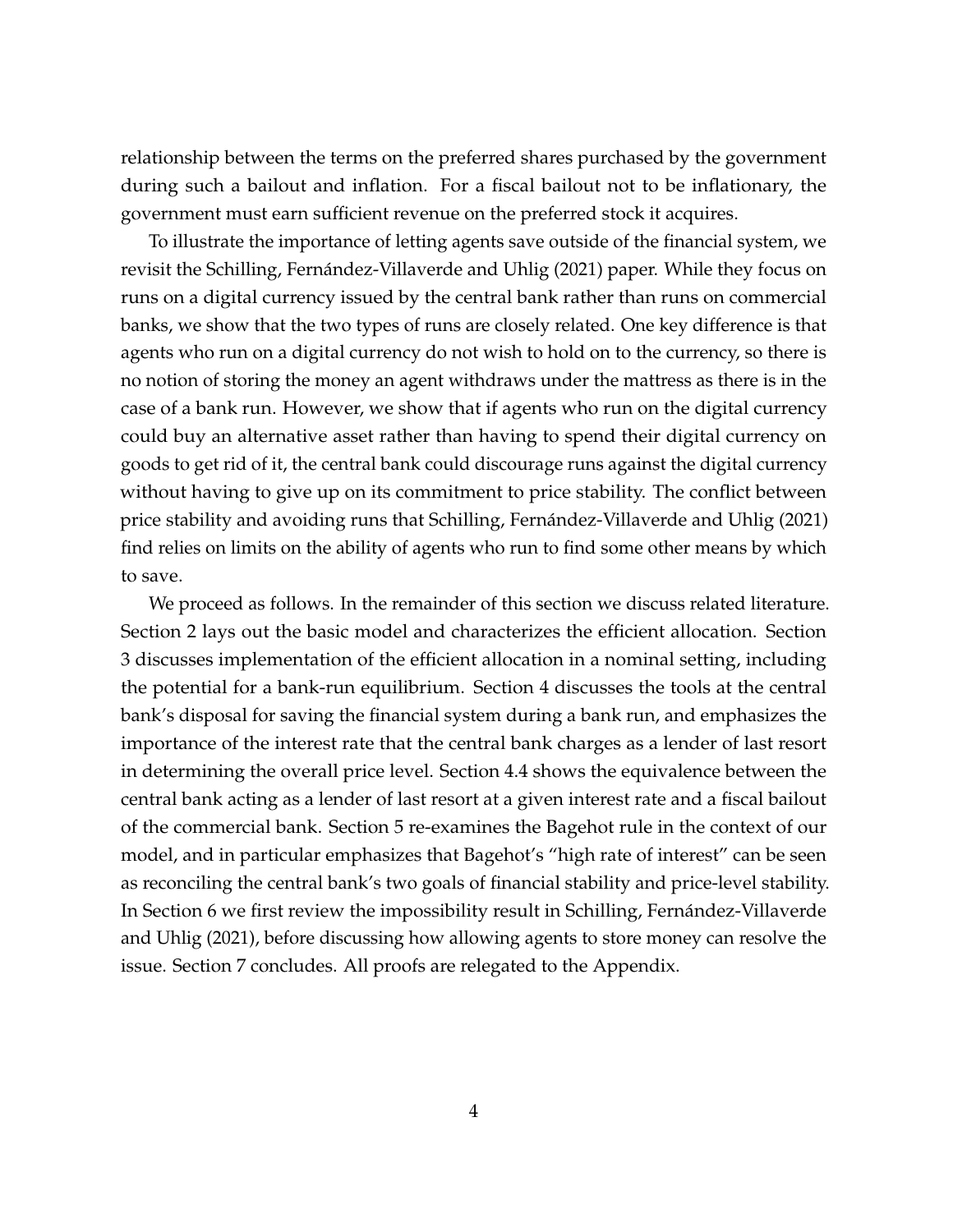#### **1.1 Related Literature**

This paper contributes to a growing literature on both nominal DD models and the general relationship between banking and inflation. [Skeie](#page-29-3) [\(2008\)](#page-29-3) proposes a model in which the central bank prints unlimited cash during a bank run, but only on an intra-day basis. In his model, running agents spend their cash on physical goods, driving up prices, rather than storing their cash as an asset for the future. [Schilling, Fernández-](#page-29-1)[Villaverde and Uhlig](#page-29-1) [\(2021\)](#page-29-1) build on [Skeie](#page-29-3) [\(2008\)](#page-29-3) to derive conditions that generate a tension between the goals of the central bank. [Andolfatto, Berentsen and Martin](#page-28-2) [\(2020\)](#page-28-2) build a nominal DD model and analyze how inflation rates affect the relative advantages of saving through the banking system rather than participating in asset markets directly, but do not analyze the inflationary impact of the central bank injecting liquidity during a bank run as we do here. [Antinolfi, Huybens and Keister](#page-28-3) [\(2001\)](#page-28-3) argue that an elastic provision of currency can eliminate financial instability when there are aggregate risks in the economy, but that it introduces price-level indeterminacy. However, their analysis differs from ours, as they focus only on the "good equilibrium," in which agents do not lose faith in the financial system. By contrast, the primary objective of our analysis is to understand the impact of the central bank's intervention during a bank run. Moreover, unlike us, they do not assume that there is a fiscal backing to cash, and so in their setting the central bank cannot save the banking system if the agents lose confidence in it. Finally, a number of papers have argued that the central bank's actions do indeed affect price stability and risk sharing in the context of aggregate shocks, which are not studied here (e.g., [Allen and Gale,](#page-28-4) [1998;](#page-28-4) [Allen, Carletti and Gale,](#page-28-5) [2014\)](#page-28-5).

This is not the first paper to study the interaction between cash and government debt in the context of banking. [Diamond and Rajan](#page-29-4) [\(2006\)](#page-29-4) build a model of the banking system in which money takes the greater of the following two values: the fiscal value, which is set by government finances, and the transactional value, which is set by the scarcity of a medium of exchange. [Robatto](#page-29-5) [\(2019\)](#page-29-5) builds a three-period DD model with imperfect information extracted from heterogeneous bank balance sheets, in which money is valued via the government balance sheet to study households' flight to quality during financial crises, such as the Great Depression.

[Bordo](#page-28-0) [\(2018\)](#page-28-0) provides an overview of the history of central banks in developed countries and emphasizes the evolution of the use of various tools, such as lender of last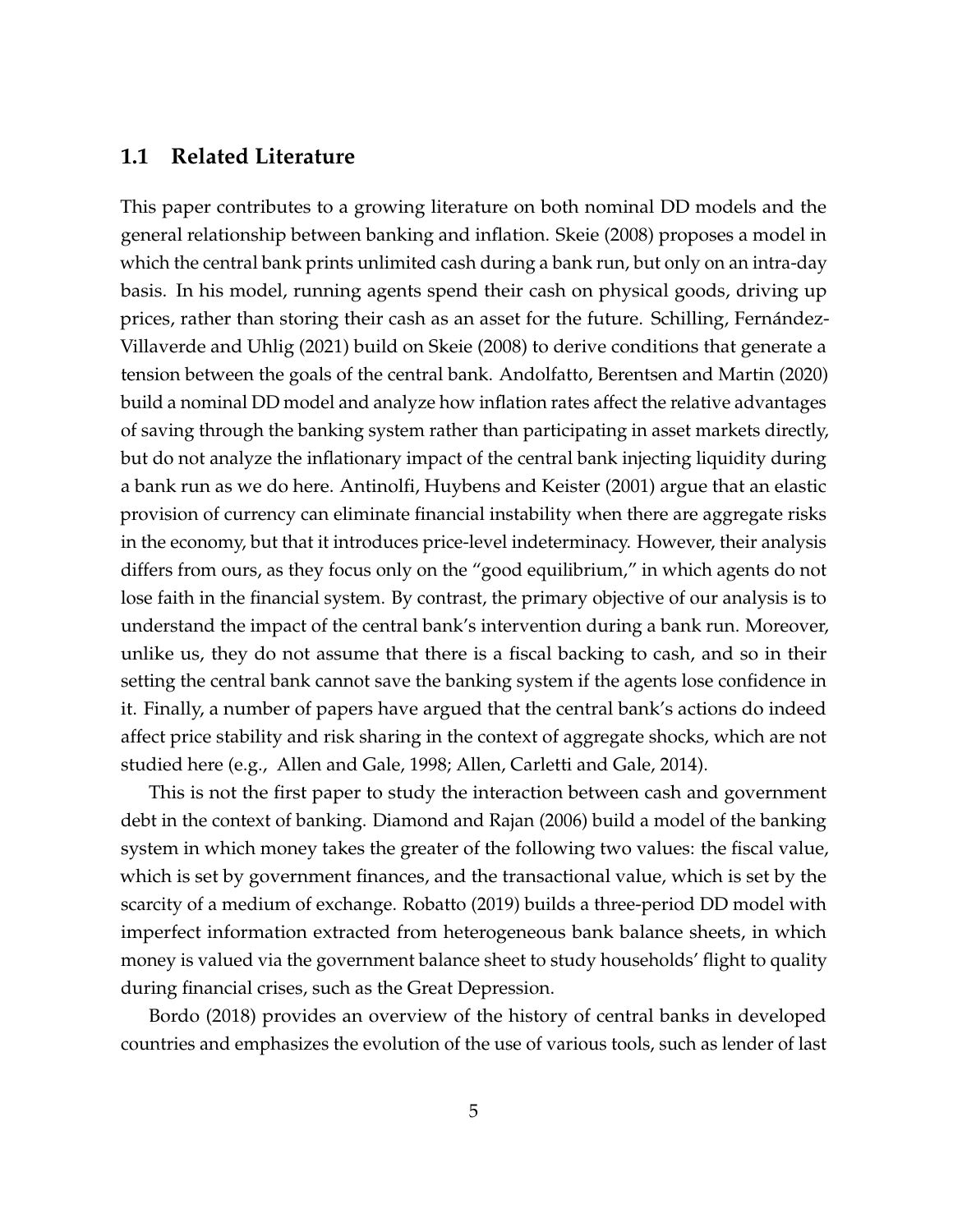resort actions, that central banks have employed to achieve their goals, including (but not limited to) price-level stability and financial stability. [Bordo](#page-28-6) [\(2014\)](#page-28-6) gives a history of lender of last resort institutions in particular. He begins by describing the origins of the Bank of England acting as a lender of last resort. He then provides an institutional and policy history of the U.S. from 1791 to the aftermath of the 2008 Great Recession. Along the way, he emphasizes the role of the Bagehot rule in guiding policy decisions, and how policy makers in recent decades have deviated from Bagehot's advice. Similarly, [Mishkin and White](#page-29-6) [\(2014\)](#page-29-6) review central bank policy from France, the UK, and the U.S. from the late nineteenth century until the Great Recession. They also argue that central bankers deviated greatly from Bagehot's rule during the Great Recession, but argue that many of these deviations had historical precedents. We complement this literature by providing a new lens with which to view Bagehot's advice.

### <span id="page-6-0"></span>**2 Model**

We study a nominal version of [Diamond and Dybvig'](#page-29-0)s [\(1983\)](#page-29-0) canonical model of bank runs. There are three periods,  $t = 0, 1, 2$ , and an economy with a continuum  $[0, 1]$  of agents. Each agent is endowed with one unit of a real good, as well as cash—a form of government liability—with a nominal value of *M* > 0 dollars. Agents are risk-averse, and ex-ante symmetric. In period 1, agents privately observe their realized types: impatient, with probability  $\lambda \in (0,1)$ , or patient, with probability  $1 - \lambda$ . Impatient agents wish to consume only in period 1, whereas patient agents wish to consume only in period 2. Each agent's utility from consumption (in the relevant period) is given by *u*(·), where *u* is strictly increasing, twice continuously differentiable, and has a relative risk aversion coefficient that is strictly greater than unity; that is, for all  $c > 0$ ,  $-cu''(c) > u'(c)$ . In the economy there is a storage technology that enables agents to transfer consumption goods from one period to the next. This storage technology yields one unit of the good for each unit of the good stored in the previous period.

It is important to this model that people can save outside of the financial system. For this to make sense, cash must have value beyond its use for exchange. We follow the spirit of the fiscal theory of the price level in modeling cash as a claim on government resources. As mentioned above, the government has previously issued cash with a nominal value of *M* dollars. We assume that the government reclaims this cash against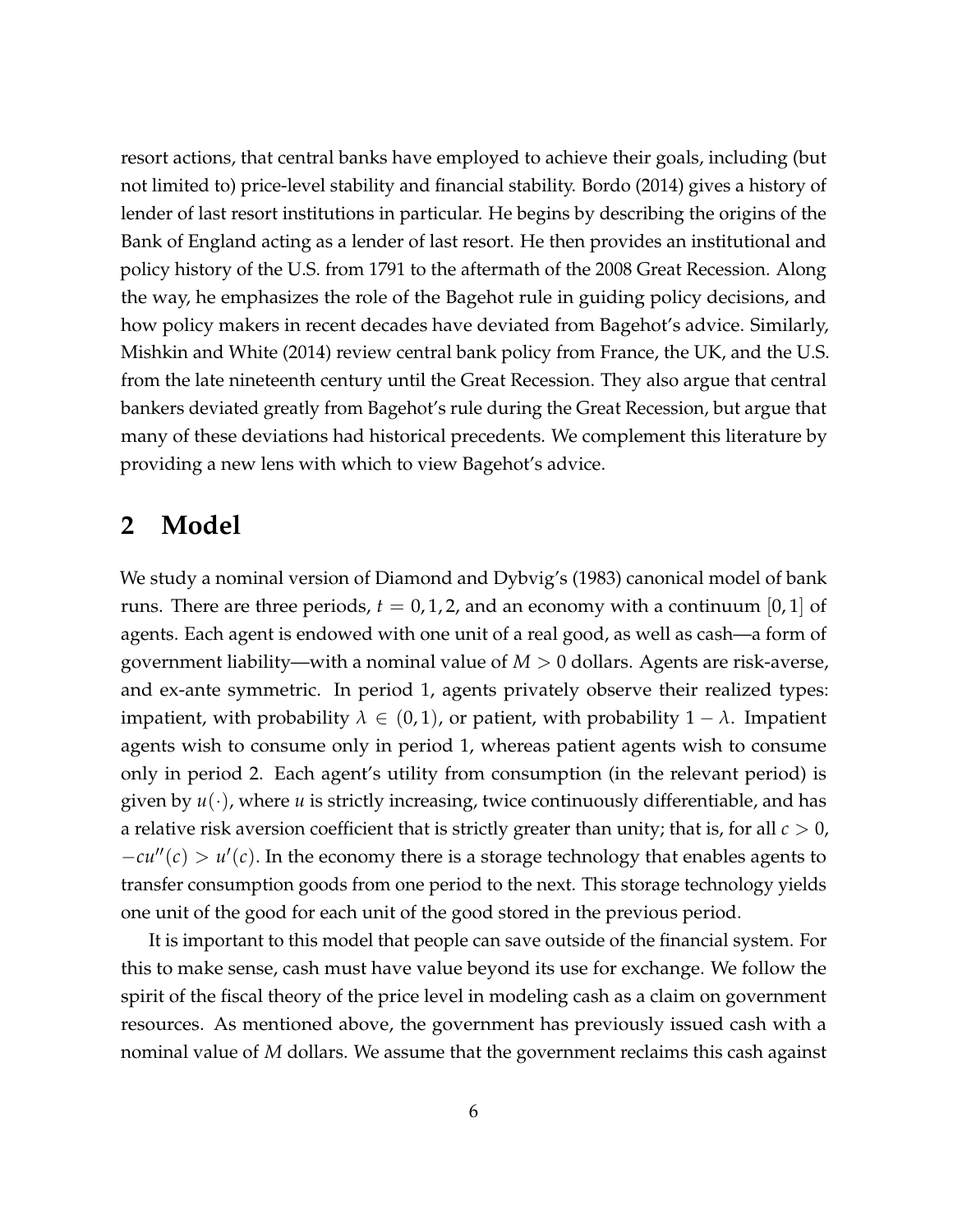taxes that it raises in period 2. This (unmodeled) taxation provides the government with  $T > 0$  units of the consumption good. Thus, cash derives its value by being a claim against *T*, and people will be willing to store it rather than simply spend. Alternatively, one can interpret our setup to mean that the government is endowed with *T* goods in period 2 that it is willing to sell for cash, and private agents who have no reason to hold money at the end of date 2 intend to spend it all on these goods.

In the economy there is a representative commercial bank that stands in for a continuum of competitive price-taking commercial banks. In period 0, agents can deposit their real and nominal endowments in a commercial bank. The bank offers a contract that enables the depositors to choose in period 1 (after the investors learn their types) between receiving an immediate nominal payout of *d*<sup>1</sup> (a deposit contract) or becoming an equity holder of the bank and receiving an equal share of its remaining assets in period 2. The commercial bank has access to an investment technology that yields  $1 + R$  units of the consumption good in period 2, where  $R > 0$ , for each unit of the consumption good that is invested in period 0. The investment can be liquidated (at a cost) in period 1, in which case it generates only  $(1 - \kappa)$  units of the good, where  $\kappa \in [0,1)$ .

The commercial bank uses its deposits as follows: It stores an amount *S* of the consumption goods it receives and invests the remaining 1 − *S* units of goods according to the investment technology described above. We assume that in period 1, the commercial bank sells the consumption goods that it has stored at the market price, *P*1, and then pays agents who withdraw their deposits from the proceeds of these sales.If these sales do not raise sufficient cash to cover the withdrawals, then the commercial bank will use its cash reserves to pay the depositors. If these reserves are insufficient, then the commercial bank will raise additional cash by liquidating investment assets (as needed) and selling them as consumption goods in the market.

Each agent learns her type at the beginning of period 1, and then decides whether to withdraw  $d_1$  dollars or become an equity holder in the commercial bank. Since impatient agents value consumption only in period 1, they withdraw in period 1, use their withdrawal to purchase goods at price  $P_1$ , and consume. Patient agents face a choice between withdrawing in period 1 and waiting until period 2. If a patient agent chooses to withdraw in period 1, she must then decide whether to purchase goods in the market in period 1 at price  $P_1$  (and store them for consumption in period 2), or to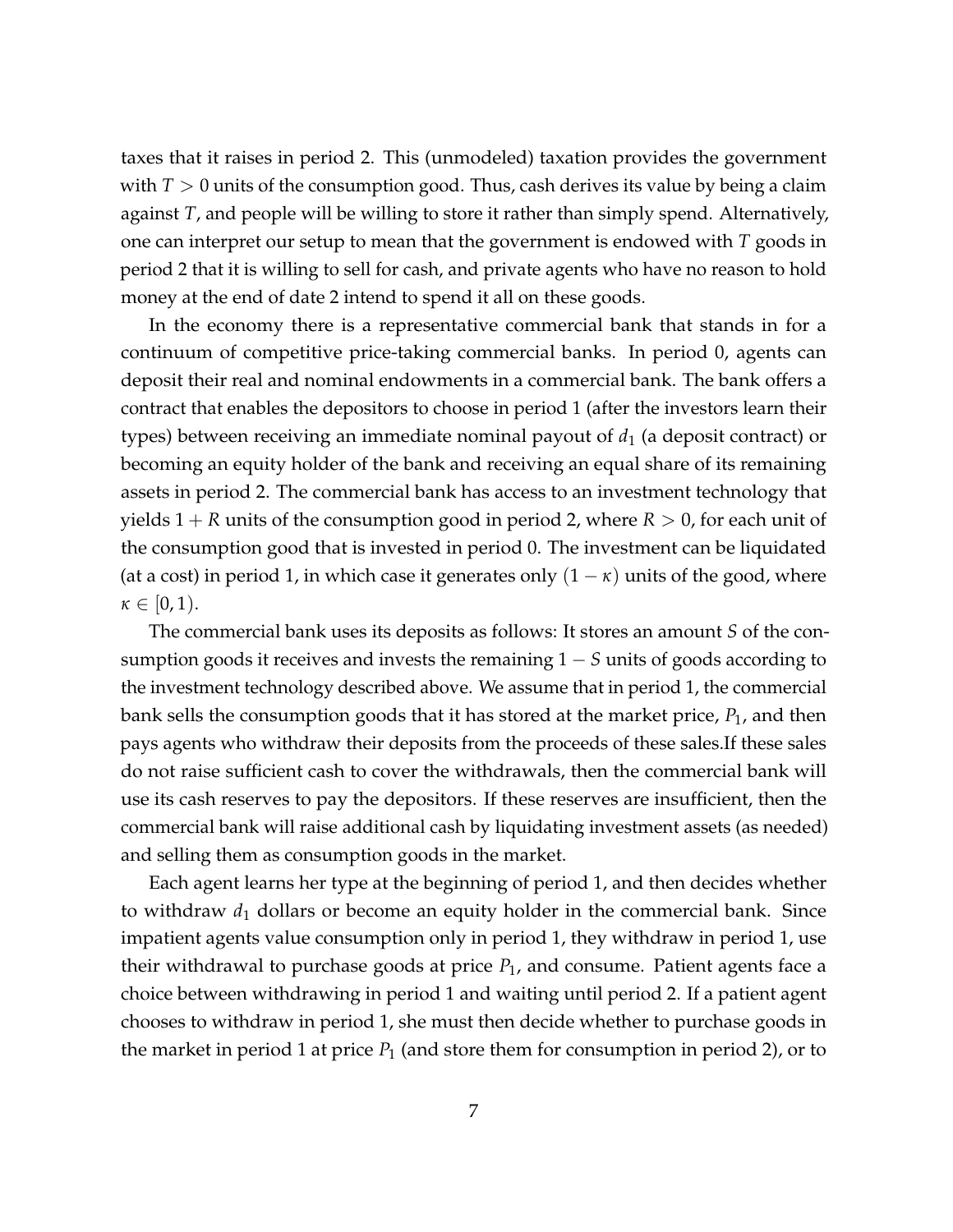store the cash and use it to purchase goods at price  $P_2$  in period 2. As anticipated in the Introduction, the option of storing either goods or cash is important for our results.

If too many patient agents withdraw their deposits in period 1, the commercial bank will be forced to liquidate investment assets to raise cash. This may induce a classic "run on the bank," in which it is optimal for patient agents to withdraw their deposits early, leading to further stress on the commercial bank and potentially even to bank failure.

To alleviate potential stress on the financial system, the central bank can intervene by acting as a lender of last resort. In particular, we assume that the central bank specifies the interest rate, *i*, at which the commercial bank can borrow. If  $i \geq 0$ , we assume that the central bank allows the commercial bank to borrow any amount at that interest rate. On the other hand, if  $i < 0$ , we assume that the central bank also specifies a maximal loan size that we denote by  $\overline{Q}.^3$  $\overline{Q}.^3$ 

We denote the fraction of *patient* agents that withdraw their deposits in period 1 by  $\mu \in [0, 1]$  and an *intervention policy* for the central bank by a pair  $\langle i(\cdot), \overline{Q}(\cdot) \rangle$  that specifies, as a function of  $\mu$ , the interest rate and maximal loan.<sup>[4](#page-8-1)</sup> Given our previous assumption, we impose that  $Q(\mu) = \infty$  for all  $\mu$  such that  $i(\mu) \geq 0$ . Note that for the commercial bank, the policy  $\langle i, Q \rangle$  is equivalent to receiving a fiscal bailout of the commercial bank in which instead of taking out a loan, the bank sells *Q* worth of preferred shares to the government with a promised payment rate of *i*. We discuss this alternative intervention policy in Section [4.4.](#page-19-0)

#### **2.1 Prices and Equilibrium**

The price level in period 2 ensures that all of the money still held by private agents at the beginning of the period is equal to the value of the *T* goods the government chooses

<span id="page-8-0"></span> $3$ The cap on loan size is needed because the commercial bank can always buy goods and store them, and so would borrow without limit whenever the *real* interest rate is negative. The bound is not related to issues associated with a negative *nominal* interest rate. If we modified the model so the central bank aimed for a positive inflation rate, a similar cap would be needed for positive nominal interest rates.

<span id="page-8-1"></span><sup>&</sup>lt;sup>4</sup>There is a small technical issue as to who owns the residual assets of the bank if all patient agents withdraw in period 1, but the intervention of the monetary authority prevents the bank's failure. One potential solution is to assume that, in such a case, the bank maximizes its profits for its own sake and whatever consumption goods that the bank owns are disposed of. Another solution is to assume that there is always an infinitesimal measure of patient agents who wait for period 2, even in the case of a bank run.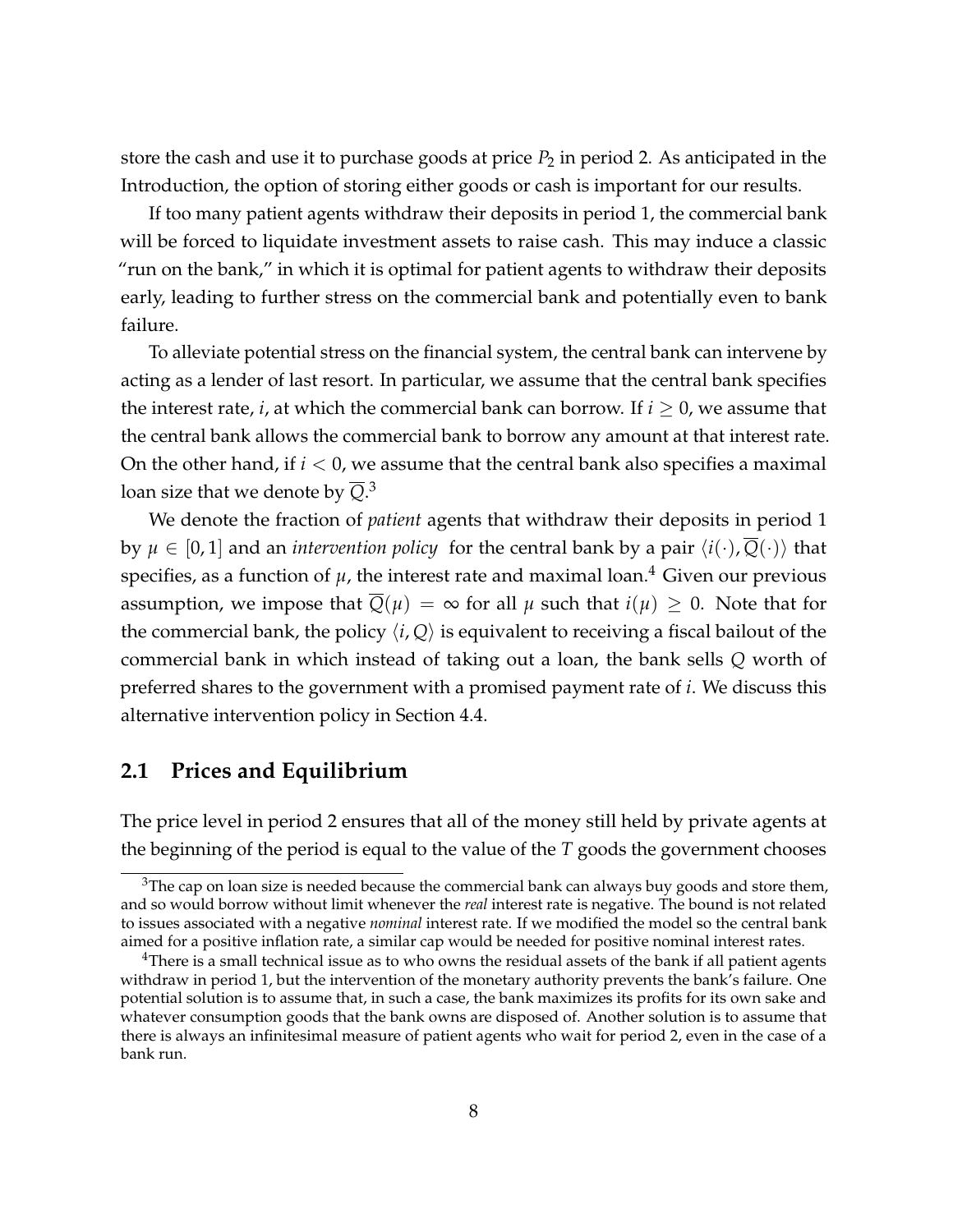to sell in that period. In particular, if the commercial bank borrowed *Q* at interest rate *i* in period 1, then the amount of money held by the public at the start of period 2 is *M* − *Q* · *i*. If this is equal to the value of the *T* goods sold by the government, then

<span id="page-9-2"></span>
$$
P_2 = \frac{M - Q \cdot i}{T}.\tag{1}
$$

As we noted above, if we interpret *T* as (unmodeled) taxes collected by the government, this is an application of the fiscal theory of the price level.<sup>[5](#page-9-0)</sup>

The market price for the good in period 1 is set by the Walrasian market-clearing condition:

<span id="page-9-1"></span>
$$
P_1 = \frac{D}{(1 - \kappa)L + S} \tag{2}
$$

where *L* is the amount of investment assets that are liquidated by the commercial bank, and *D* is the amount of dollars used by agents to purchase goods in the market. To ease notation, we omit the explicit dependence of  $P_1$ ,  $P_2$  on the decisions made (by all players) in periods 0 and 1, which we denote by *h*1.

**Definition 1** (Equilibrium). *Fix an intervention policy*  $\langle i(\cdot), \overline{Q}(\cdot) \rangle$ *. Strategies for the agents and the commercial bank, together with prices P*1, *P*2*, constitute an equilibrium if:*

- 1.  $P_1$  *satisfies condition* [\(2\)](#page-9-1) *for all*  $h_1$ *.*
- 2.  $P_2$  *satisfies condition* [\(1\)](#page-9-2) *for all*  $h_1$ *.*
- *3. Agents behave optimally given the prices and contract offered by the commercial bank.*
- *4. For every µ, the commercial bank chooses a loan size, Q*(*µ*)*, that maximizes its value to shareholders.*

Note that the commercial bank's choice of how much assets to store, *S*, and what deposit to offer its investors, *d*1, are not pinned down in equilibrium. We discuss how *d*<sup>1</sup> and *S* are determined in Section [3.](#page-11-0)

<span id="page-9-0"></span><sup>&</sup>lt;sup>5</sup>[Cochrane](#page-29-7) [\(2021\)](#page-29-7) fully develops the fiscal theory of the price level, and discusses how the fiscal theory fits into many branches of the economics literature.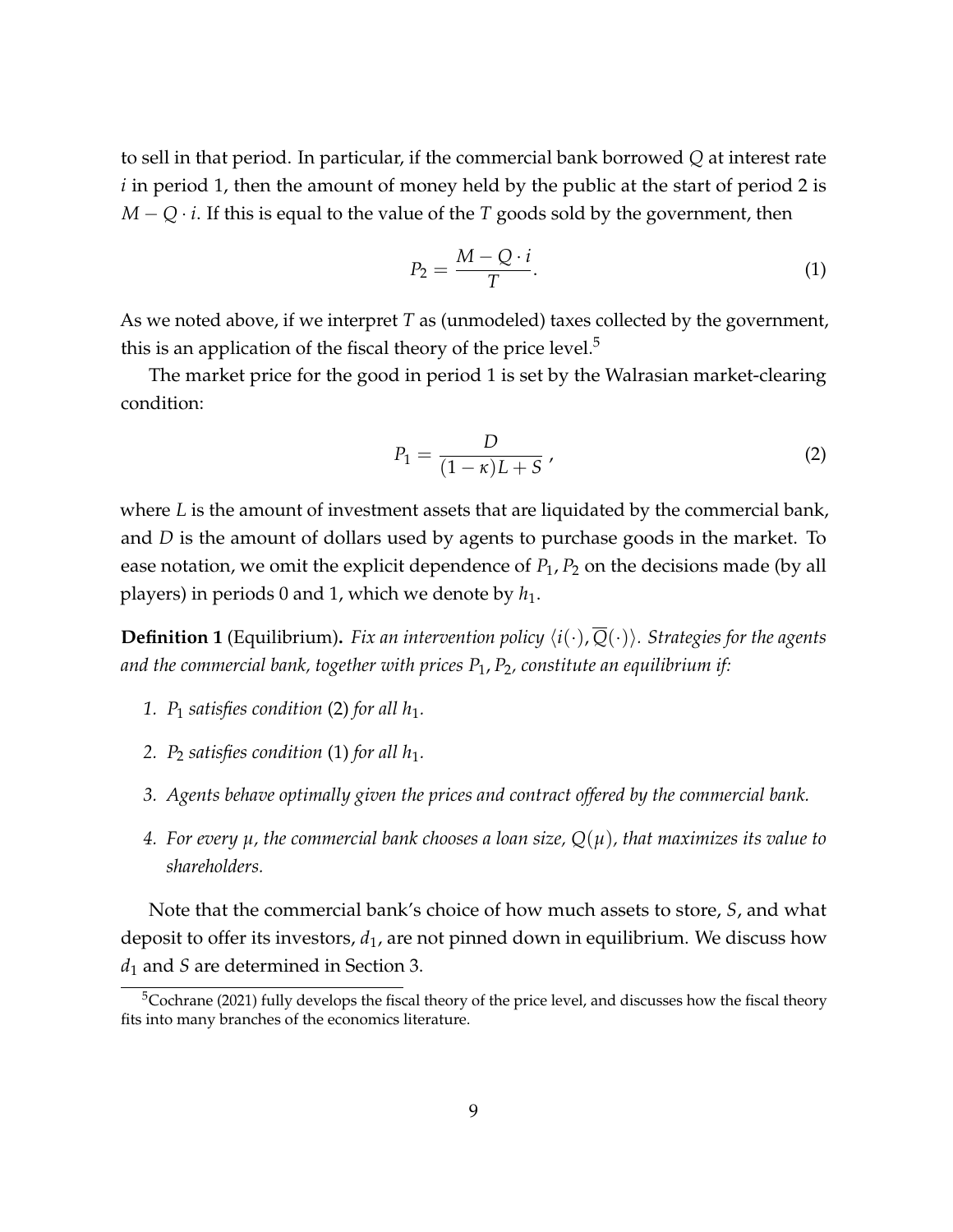#### **2.2 The Efficient Real Allocation**

As a first step, we characterize the optimal policy of a social planner seeking to maximize welfare. The planner protects the agents from the risk that is associated with their uncertain time preferences. Denote the consumption of impatient and patient agents, respectively, by *c*<sup>1</sup> and *c*2. The social planner's objective is to maximize

$$
\lambda u(c_1) + (1 - \lambda)u(c_2) \tag{3}
$$

subject to the budget constraint

<span id="page-10-0"></span>
$$
(1 - \lambda)c_2 \le (1 - \lambda c_1)(1 + R) + T \tag{4}
$$

and the feasibility constraint

<span id="page-10-2"></span><span id="page-10-1"></span>
$$
\lambda c_1 \le 1. \tag{5}
$$

<span id="page-10-3"></span>**Lemma 1.** *Suppose that*  $T < (1 - \lambda)/\lambda$ *. There exists a unique solution to the planner's problem in which* [\(4\)](#page-10-0) *is binding,* [\(5\)](#page-10-1) *is not binding, and*

$$
u'(c_1) = (1 + R)u'(c_2).
$$
 (6)

*The solution to the planner's problem satisfies*  $c_2^* > c_1^* > 1$ .

The assumption that  $T < (1 - \lambda)/\lambda$  implies that if the one unit of the consumption good with which the agents are endowed were given to the impatient agents and the *T* units of the consumption good with which the government is endowed with were given to the patient agents, then each impatient agent would consume more than each patient agent. Since  $u(\cdot)$  is concave and there is a positive return on investment, such an allocation is clearly suboptimal. Thus, this assumption guarantees that the solution to the social planner's problem is interior and is characterized by condition [\(6\)](#page-10-2). In the analysis that follows, we maintain this assumption and denote the solution to the planner's problem by (*c* ∗  $^*_1$ ,  $c_2^*$  $_{2}^{*}$ ).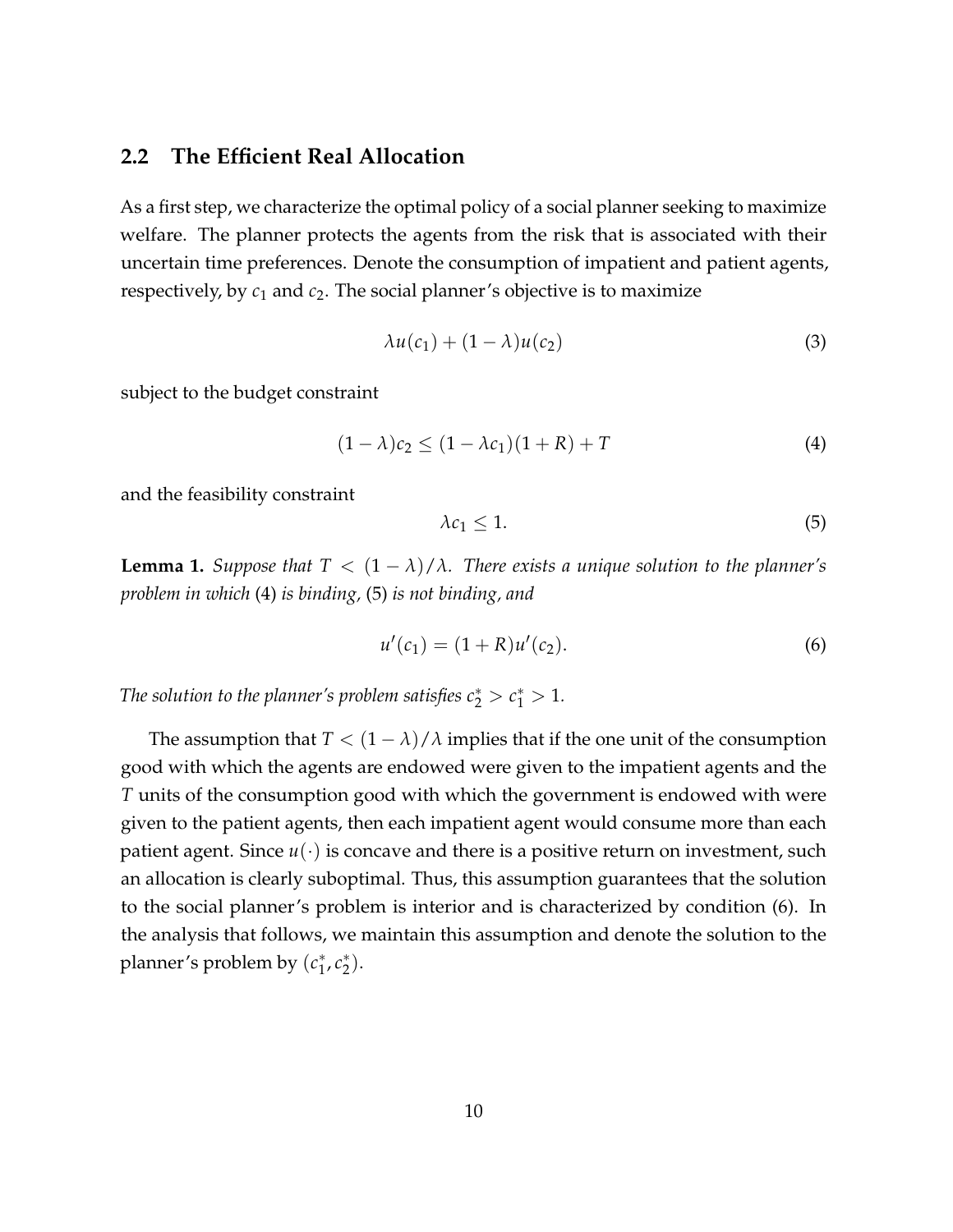### <span id="page-11-0"></span>**3 Implementing the Efficient Allocation**

In this section we study how the efficient allocation can be implemented without the intervention of the central bank; to do so, we characterize a contract that can be offered by the commercial bank for which there exists an equilibrium where consumption is efficient and prices are stable. Then, in Section [3.1,](#page-13-0) we characterize the inefficient equilibrium (a "bank run") that can also result from the same contract.

In an equilibrium that attains the efficient outcome, patient agents do not withdraw their deposits in period 1. Hence, in order to implement the efficient allocation, the commercial bank stores

$$
S = \lambda c_1^*
$$

and does not liquidate any assets in period 1. Moreover, patient agents receive an equal share of the commercial bank's remaining assets in period 2, which they use to finance their consumption. The commercial bank's assets in period 2 consist of  $(1 - S)(1 + R)$ units of consumption goods and *M* units of cash.<sup>[6](#page-11-1)</sup> Thus, to attain the efficient allocation, the dollar value of each patient agent's bank share in period 2 must satisfy

<span id="page-11-3"></span>
$$
c_2^* P_2 = \frac{P_2(1 - \lambda c_1^*)(1 + R) + M}{1 - \lambda}.
$$
 (7)

In the absence of an intervention by the central bank, the price level in period 2 is

<span id="page-11-2"></span>
$$
P_2 = \frac{M}{T}.\tag{8}
$$

Plugging [\(8\)](#page-11-2) into equation [\(7\)](#page-11-3) yields the social planner's budget constraint [\(4\)](#page-10-0), and hence the bank's behavior implements the efficient allocation for patient agents.

Impatient agents receive  $d_1$  dollars in period 1. In order for these agents to purchase their efficient consumption of *c* ∗ <sup>\*</sup><sub>1</sub>, it must be the case that  $d_1 = P_1 c_1^*$  $_1^*$ . Thus, the market price in period 1 is given by

<span id="page-11-4"></span>
$$
P_1 = \frac{d_1}{c_1^*}.\tag{9}
$$

<span id="page-11-1"></span> $6$ The impatient agents that withdraw in period 1 implicitly purchase the commercial bank's stored consumption goods. Thus, the commercial bank will hold all of the cash at the end of period 1.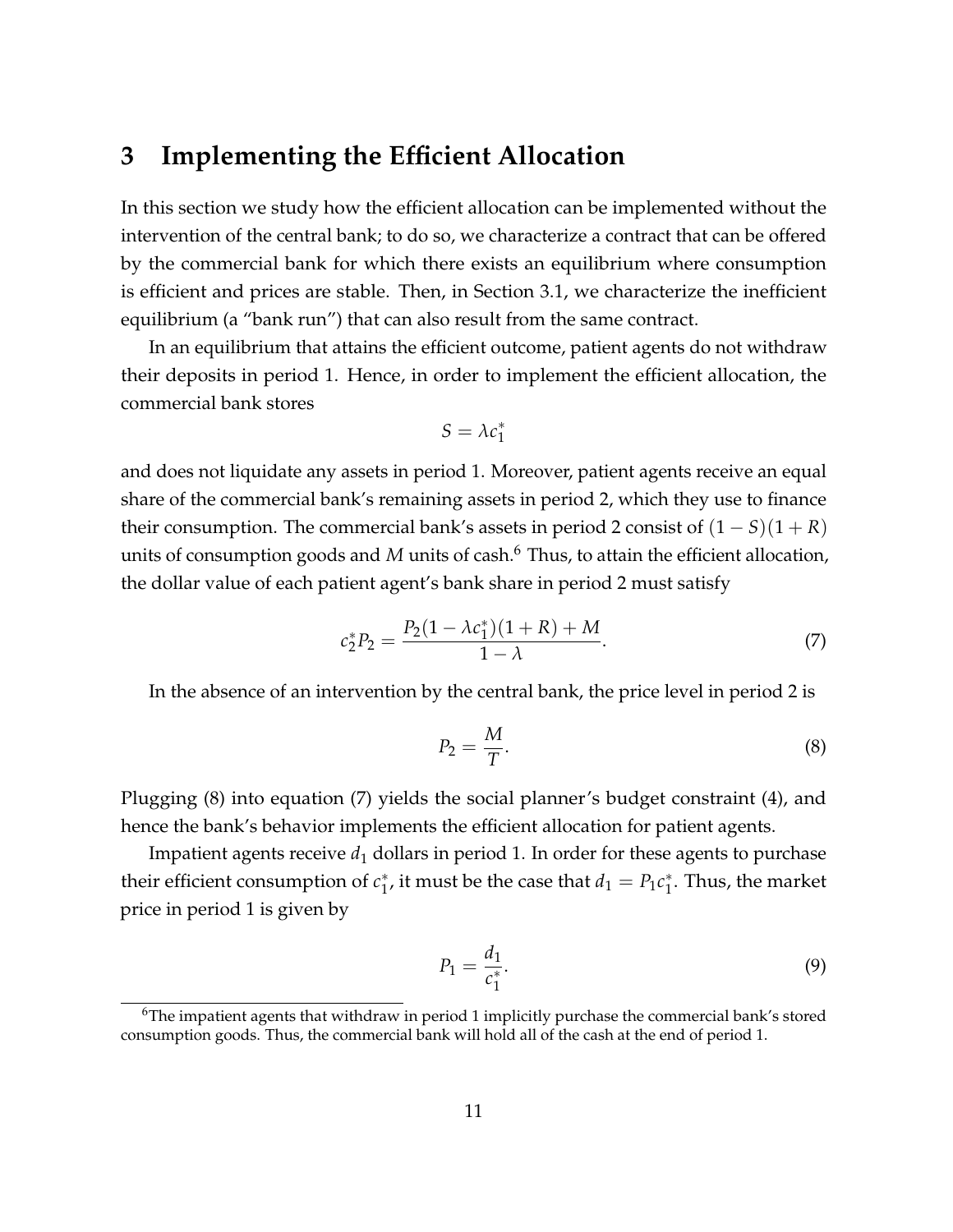There are potentially multiple contracts that implement the efficient allocation. To identify such contracts, note that there are three constraints on the choice of  $d_1$ . First, since the commercial bank maximizes its profits, it follows that if  $(1 - \kappa)P_1 > (1 + R)P_2$ , the commercial bank would liquidate its investment assets in period 1 in order to maximize its net value for its shareholders. In order for a contract to implement the efficient allocation, it must therefore be the case that  $(1 - \kappa)P_1 \leq (1 + R)P_2$ . Using [\(8\)](#page-11-2) and [\(9\)](#page-11-4), we therefore have that

<span id="page-12-1"></span>
$$
d_1 \leq \frac{1+R}{1-\kappa} c_1^* \frac{M}{T}.
$$
 (IC<sub>1</sub>)

Second, patient agents must weakly prefer not withdrawing in period 1 to withdrawing, storing cash, and purchasing goods in period 2 (purchasing goods in period 1 is suboptimal as  $c_1^* < c_2^*$  $_2^*$ ). The value of the commercial bank's assets in period 2 is

$$
M + P_2(1 - \lambda c_1^*)(1 + R) = M\left(1 + \frac{1 - \lambda c_1^*}{T}(1 + R)\right).
$$

This restriction requires that the nominal value of a patient agent's share in the commercial bank be at least  $d_1$ , i.e.,

<span id="page-12-2"></span><span id="page-12-0"></span>
$$
d_1 \leq \frac{M}{1-\lambda} \left( \frac{1-\lambda c_1^*}{T} (1+R) + 1 \right). \tag{IC_2}
$$

Finally, implementing the efficient allocation requires that agents find it optimal to deposit their endowment in the commercial bank in period 0. If  $d_1$  is low, then  $P_1$ is low as well. Hence, in period 0, an agent may benefit from privately storing her real endowment and using her cash to purchase consumption goods in the market in period 1. In this case, the agent consumes  $1 + M/P_1$  if she is impatient, and  $1 +$ *M*/(min{*P*1, *P*2}) if she is patient. In order for agents to find it optimal to deposit their endowment in the commercial bank in period 0, it must therefore be the case that

$$
\lambda u \left( 1 + \frac{M}{d_1/c_1^*} \right) + (1 - \lambda) u \left( 1 + \frac{M}{\min\{d_1/c_1^*, T/M\}} \right) \le \lambda u(c_1^*) + (1 - \lambda) u(c_2^*).
$$
\n(IC<sub>3</sub>)

Condition ( $IC_3$  $IC_3$ ) clearly holds if  $d_1$ , and hence  $P_1$ , are sufficiently high, whereas conditions ( $IC_1$  $IC_1$ ) and ( $IC_2$ ) clearly hold if  $d_1$ , and hence  $P_1$ , are sufficiently low. However,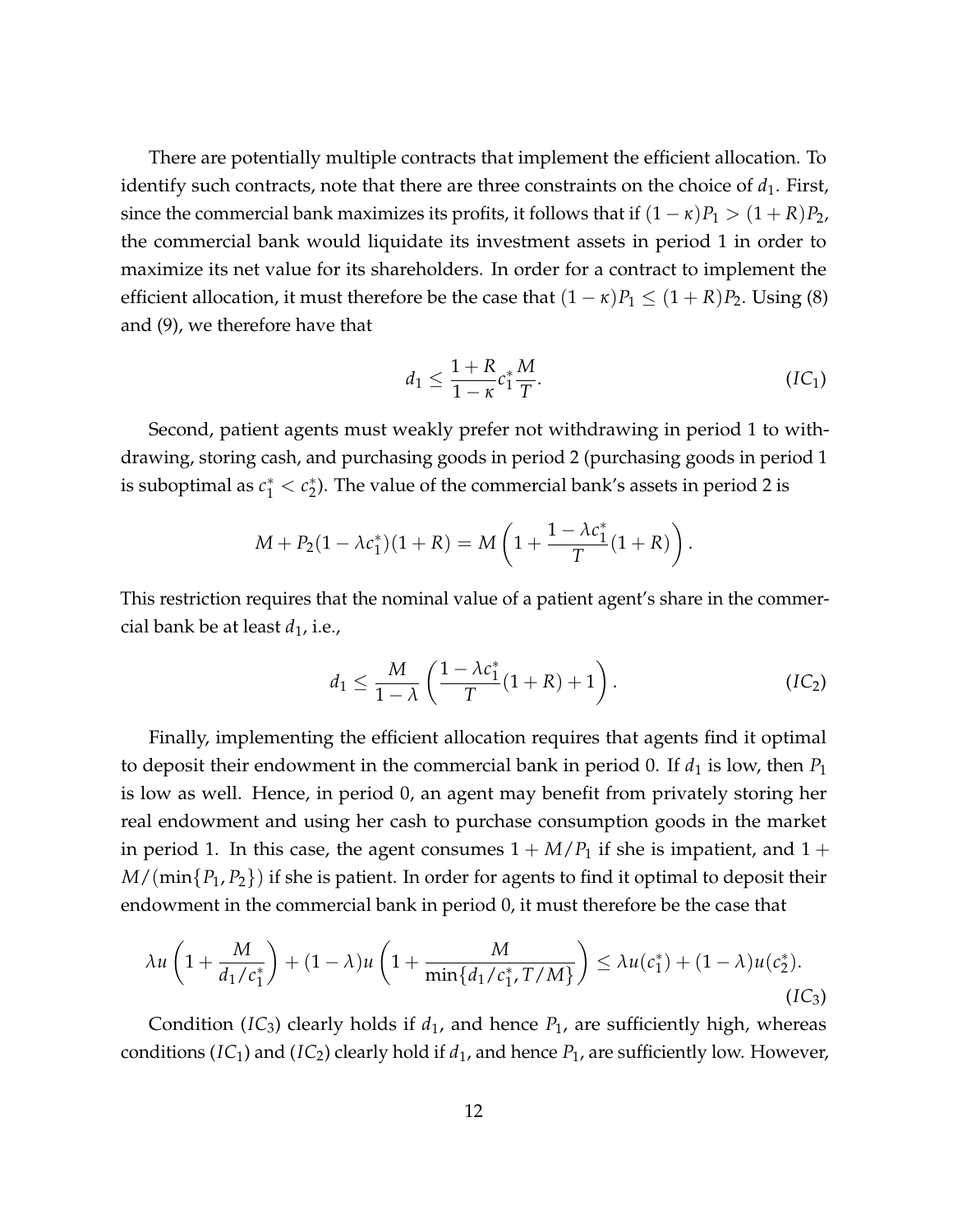it is unclear a priori whether all constraints are consistent with a stable price trajectory, that is, whether (*[IC](#page-12-0)*<sub>1</sub>),(*IC*<sub>2</sub>), and (*IC*<sub>3</sub>) can hold given the prices  $P_1 = P_2 = M/T$ . The following lemma shows that, under the aforementioned assumption that  $T < \frac{1-\lambda}{\lambda}$ ,  $(IC<sub>1</sub>), (IC<sub>2</sub>),$  $(IC<sub>1</sub>), (IC<sub>2</sub>),$  $(IC<sub>1</sub>), (IC<sub>2</sub>),$  and  $(IC<sub>3</sub>)$  can hold jointly while maintaining price stability.

<span id="page-13-1"></span>**Proposition 1.** The contract given by  $d_1^* = c_1^*M/T$  satisfies constraints ([IC](#page-12-2)<sub>1</sub>), (IC<sub>2</sub>), and (*[IC](#page-12-0)*<sub>3</sub>)*. Moreover, under this contract*  $P_1 = P_2 = M/T$ .

#### <span id="page-13-0"></span>**3.1 A "Bank Run" Equilibrium**

The analysis in the previous section focused on the "good equilibrium," in which patient agents do not run on the commercial bank. However, if the central bank does not intervene, then there is an additional "bad equilibrium," or "bank-run equilibrium," where all agents attempt to withdraw their deposits in period 1, which leads to the full liquidation of the commercial bank's assets and to its eventual failure. As [Diamond and](#page-29-0) [Dybvig](#page-29-0) [\(1983\)](#page-29-0) and some of the subsequent literature have emphasized, banks can in principle avoid this bad equilibrium by suspending convertibility if too many depositors show up, or more generally by replacing simple deposit contracts with state-contingent contracts. However, since we show that central bank lending can also help avoid these equilibria, banks would have no particular incentive to offer such contracts if they expected the central bank to bail them out during a run.

If a bank run occurs, then all agents attempt to withdraw their deposits in period 1. Thus, for a bank run to occur in equilibrium, the total cash demanded in period 1 must be greater than the sum of the commercial bank's reserves and the cash that it can obtain by liquidating all of its investment assets and selling them at the market price for the consumption good when a bank run occurs. We denote this market price by *P run* run .<br>1

If a bank run occurs, patient agents have a choice between using the cash they withdraw to buy the good in period 1 and storing the cash and using it to buy the government endowment in period 2. The following proposition establishes that, in equilibrium, patient agents must be indifferent between both options, which, in turn, pins down *P run*  $\int_1^{run}$ . Moreover, it shows that the commercial bank will indeed fail if all agents attempt to withdraw their deposits in period 1 and *T* is sufficiently small.

<span id="page-13-2"></span>**Proposition 2.** If all agents demand their deposits in period 1, then  $P_1^{run} = P_2 = M/T$ . *Moreover, there exists*  $\overline{T} > 0$ *, such that the commercial bank will fail during a run if*  $T < \overline{T}$ *.*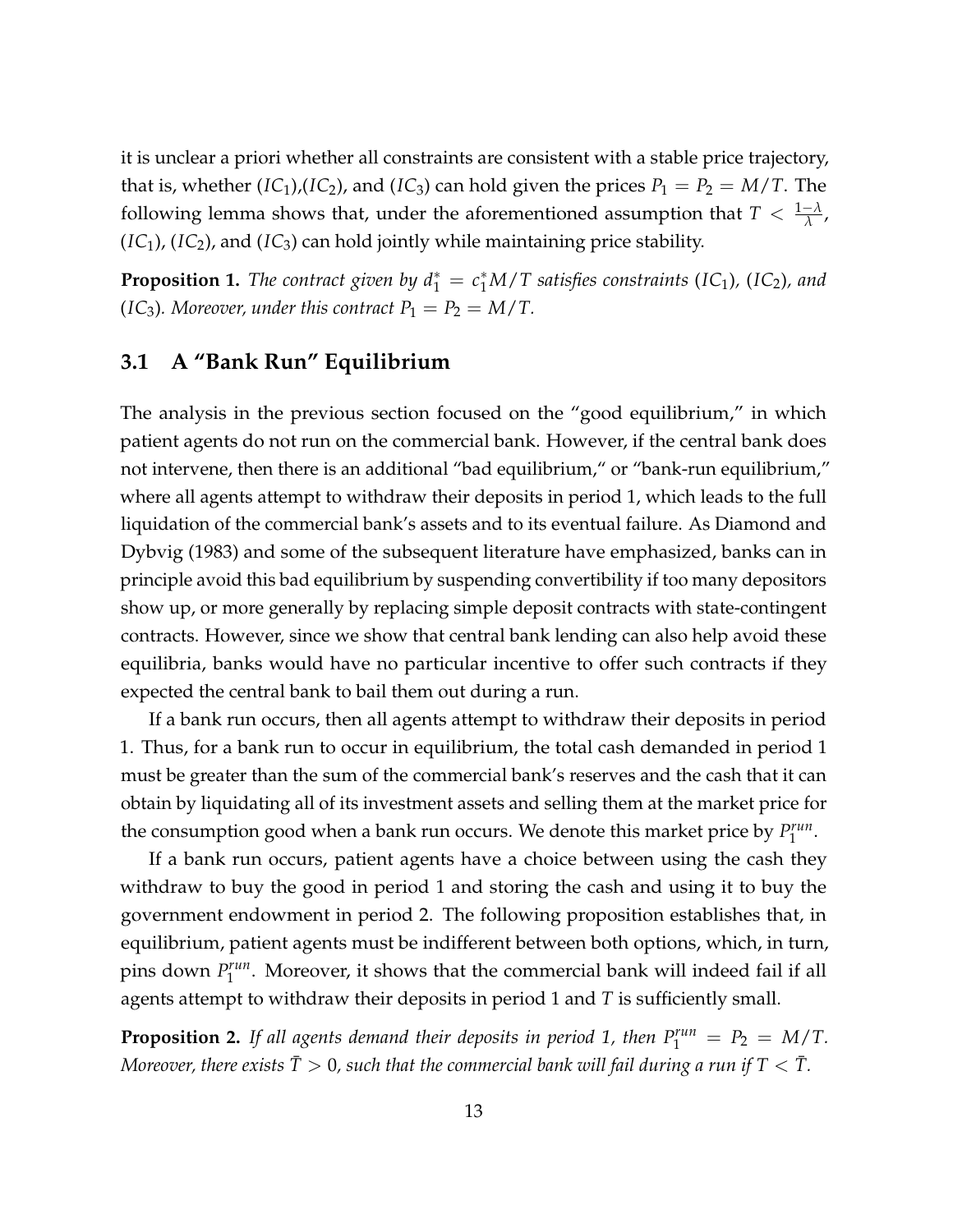For the rest of the analysis, we assume that  $T < \min\{\frac{1-\lambda}{\lambda}\}$  $\frac{-\lambda}{\lambda}$ ,  $\overline{T}$ }. The first bound implies that the social planner's problem has an interior solution, whereas the second implies that the commercial bank will collapse during a bank run. To see why the latter is needed, observe that during a bank run, the commercial bank must pay out cash that is worth  $c_1^* > 1$  units of the good, but can sell only (at most) one unit of the good. Thus, whether or not the commercial bank fails depends on whether its cash reserve, *M*, is worth  $c_1^* - 1$  units of the good at the market price of  $\frac{M}{T}$ . If *T* is low, then the price of the good is high and the commercial bank's reserves are insufficient to prevent its failure.

It is worth noting that a bank run in this economy does not result in deflation, which contrasts with the historical evidence on actual crises. One mechanism that can generate deflation, but is missing from this model, is that crises may be associated with a contraction in output as credit becomes scarce. In models with sticky prices, this would lower marginal costs. Although our model can generate lower consumption during the run given that assets are liquidated, there is no production in our model for the run to affect. Prices in our model are instead determined by the condition that patient agents must be willing to hold on to money.

### <span id="page-14-0"></span>**4 Central Bank Intervention**

The above analysis has shown that the economy is susceptible to bank runs that cause the commercial bank to liquidate its investment assets and lead to its eventual collapse. In practice, when such a threat arises, the central bank can act as a lender of last resort and allow the commercial bank to raise money without resorting to inefficient liquidation of assets. In this section, we analyze how interventions of this type impact the stability of the financial sector, prices, and the real allocation of resources in the economy.

#### **4.1 Financial Stability**

We begin our analysis by studying the effect of early withdrawal by some of the patient agents on the stability of the commercial bank. The commercial bank has reserves of *M* in period 1, and so if the fraction  $\mu$  of patient agents that withdraw their deposits in period 1 is sufficiently small, the bank could pay those agents from its reserves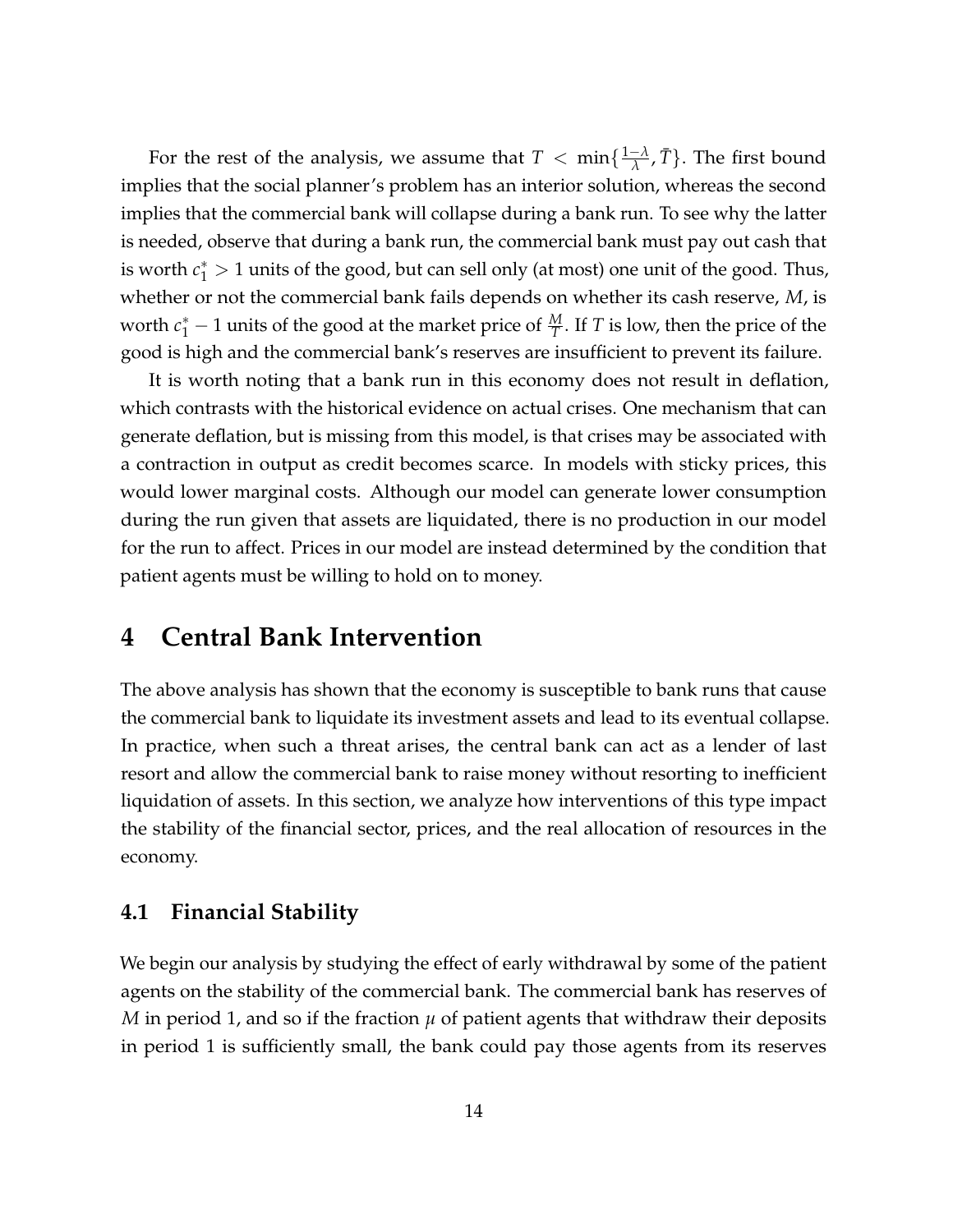and would not need to liquidate assets or borrow money from the central bank.<sup>[7](#page-15-0)</sup> If the fraction of patient agents that withdraw early is higher, but not too high, then the commercial bank can remain solvent by liquidating assets and selling them on the market to raise funds even if the central bank elects not to intervene.

<span id="page-15-1"></span>**Proposition 3.** *In the absence of intervention by the central bank, the commercial bank must liquidate assets in order to remain solvent if*

$$
\mu > \mu^{\dagger} \equiv \frac{T}{(1 - \lambda)c_1^*},
$$

*and will collapse if*

$$
\mu > \mu^{\dagger \dagger} \equiv \mu^{\dagger} + (1 - \kappa) \frac{1 - \lambda c_1^*}{c_1^* - \lambda c_1^*}.
$$

When there is a risk of a bank run, the central bank may choose to intervene for two reasons. First*,* if  $\mu\in(\mu^{\dagger},\mu^{\dagger \dagger}],$  intervention can strengthen the commercial bank′s balance sheet by allowing it to raise cash without having to inefficiently liquidate its assets. For the intervention to attain this goal, the commercial bank must raise enough cash under sufficiently favorable terms.

<span id="page-15-2"></span>**Proposition 4.** For every  $\mu \in (\mu^{\dagger}, \mu^{\dagger \dagger}]$ , there is an amount  $Q^{\dagger}(\mu)$  that the bank must borrow *to avoid having to liquidate any assets. Moreover, there is a maximum interest rate i* † (*µ*) *that ensures banks would be willing to borrow the amount Q*† (*µ*) *rather than liquidate.*

Second, if  $\mu > \mu^{++}$  then intervention by the central bank is necessary in order to prevent the commercial bank's collapse. Note that following an intervention, the requirements for the commercial bank to remain solvent are more stringent: the commercial bank not only has to pay agents that withdraw in period 1, but also has to be able to repay its loan to the central bank in period 2. In the following proposition we show that to prevent the collapse of the commercial bank, the terms of the central bank's intervention must, again, be sufficiently favorable. In particular, it must receive a loan that is strictly larger than the loan needed to avoid liquidation, at an interest rate that is no greater than the interest needed to avoid liquidation,  $i^\dagger(\mu).$ 

<span id="page-15-0"></span><sup>7</sup>The bank also sells the *S* units of consumption goods it stored to cover its obligations to impatient agents.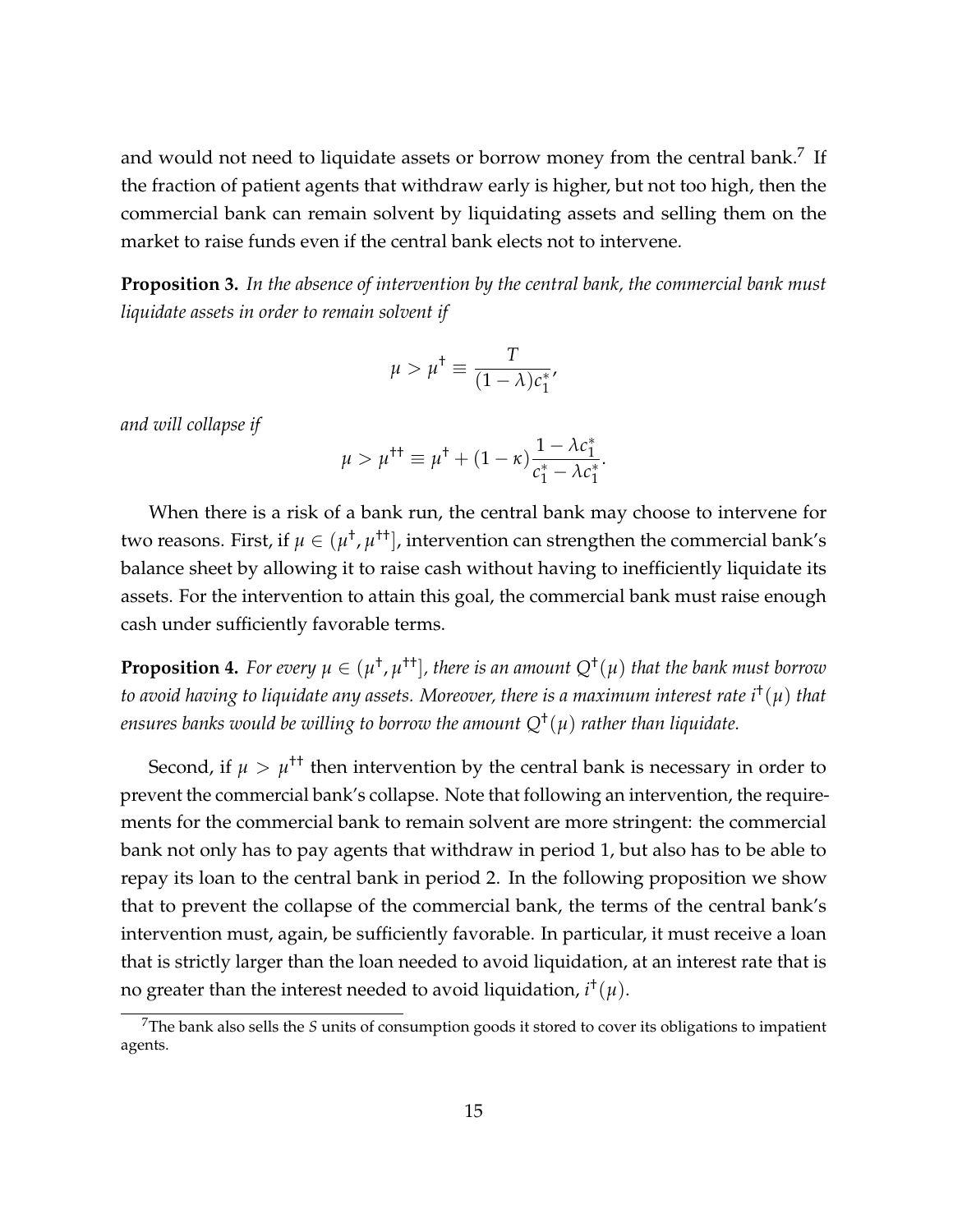<span id="page-16-0"></span>**Proposition 5.** For every  $\mu > \mu^{tt}$  there is an amount  $Q^{tt}(\mu)$  that the bank must borrow in *order to pay all depositors. Moreover, to avoid collapse the commercial bank must pay an interest rate of i*  $\leq i^{\dagger}(\mu)$  *on the loan it receives.* 

The details of how to derive the above thresholds appear in the proofs of the propositions. Moreover, it can be shown that as the fraction of the patient agents that withdraw early increases, the commercial bank must receive more favorable terms to avoid liquidation and prevent its collapse. Furthermore, note that the maximal interest rate for which the commercial bank will not liquidate assets is the same interest rate needed to prevent its collapse. This is the case since at this interest rate the commercial bank is indifferent between raising cash by liquidating assets or borrowing from the central bank. Hence, loans at an interest rate above this critical level will never be taken by the commercial bank.

As we are interested in avoiding inefficient liquidation of assets, for the remainder of the paper we will restrict attention to interventions that will not lead the commercial bank to liquidate assets. That is, we will assume that for every  $\mu$ , the central bank's policy is such that  $\overline{Q}(\mu) \geq Q^{\dagger}(\mu)$  and  $i(\mu) \leq i^{\dagger}(\mu)$ .

#### **4.2 Price Dynamics**

Since the price level in period 2 is determined by the government's obligations, the terms at which the central bank intervenes have an immediate implication for the price dynamics of the consumption good. In particular, the price of the consumption good in period 2 is given by the ratio of the amount of cash in circulation,  $M - i \cdot Q$ , and the amount of goods that the government obtains via taxation, *T*. Moreover, the price in the first period is determined by the period in which the patient agents that withdraw early choose to purchase the good, a choice that is itself impacted by the price in period 2.

In the following analysis, we analyze the impact of interventions on the price levels in periods 1 and 2. That is, we compare the price level in the model to the counterfactual price level without any intervention. Notice that the price level is *M*/*T* in both periods, in both the "good" and "bad" equilibria. Hence, the implication of policies for price level is independent of whichever equilibrium is used as a benchmark. Additionally, we study the inflationary implications of policy interventions, that is, how prices change over time in the model following an intervention.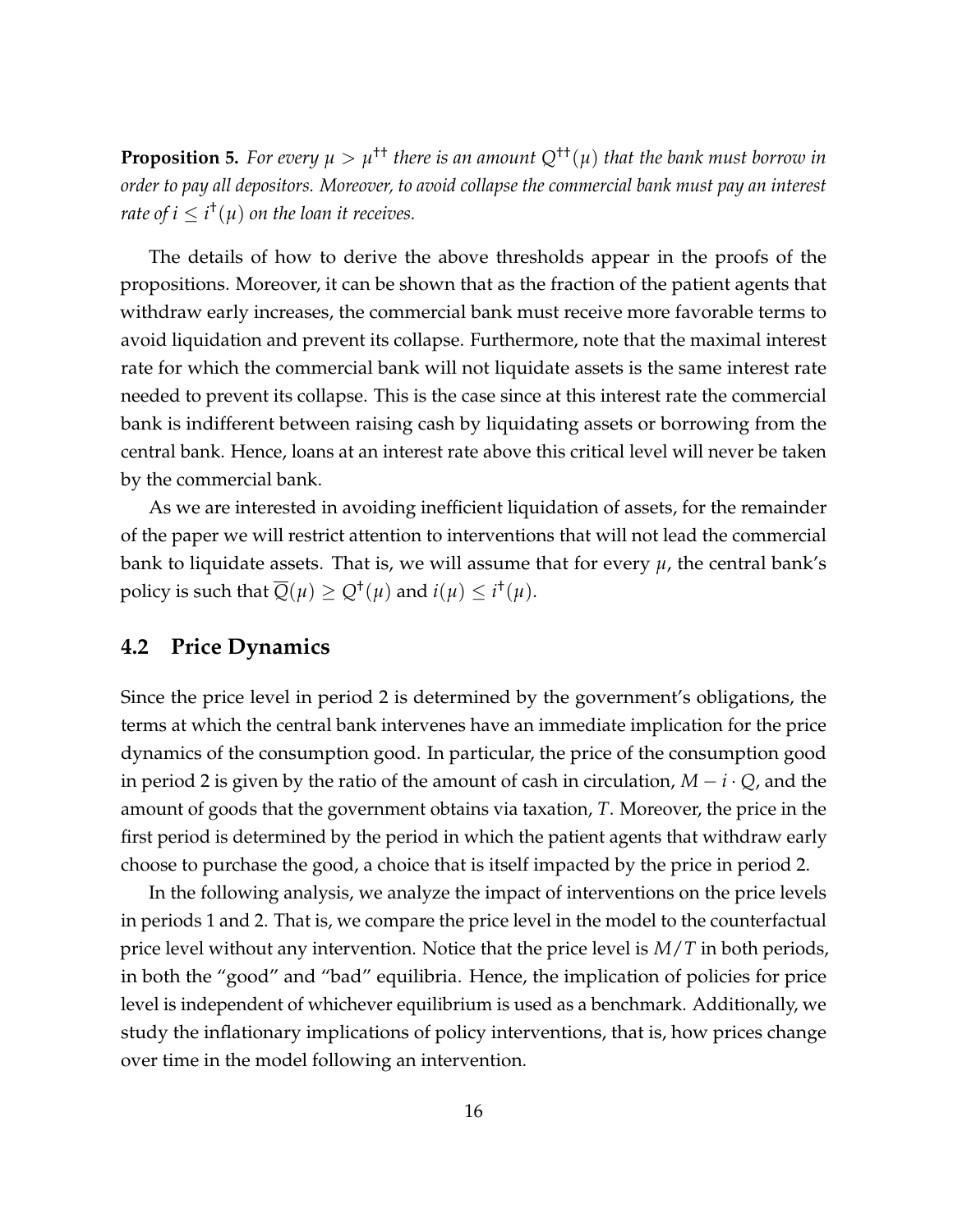The following proposition characterizes the connection between monetary intervention and price dynamics.

<span id="page-17-0"></span>**Proposition 6.** *Suppose that the commercial bank takes a loan of Q at interest rate i from the central bank.*

- *1.* If  $i > 0$ , then monetary intervention does not impact the price level in period 1 ( $P_1 =$ *M*/*T) and lowers the price level in period 2 to below M*/*T.*
- *2. If i* = 0*, then the price level in both periods remains M*/*T.*
- *3. If i* < 0*, then monetary intervention increases the price levels, relative to the no-* $\frac{d\mu}{d\lambda}$  *intervention benchmark, in both periods. Moreover, if*  $|iQ| \leq M \frac{\mu(1-\lambda)}{\lambda}$  $\frac{(-\lambda)}{\lambda}$ , then  $P_1 = P_2$ , *and otherwise*  $P_1 < P_2$ *.*

The intuition for this result is as follows. When the government makes profits from its open market operations (that is, charges positive interest rates), then government finances improve, yielding an increase in the value of cash (reducing the price level in period 2). The opposite is true if the government incurs a loss on its open market operations. In the latter case, inflation, to some extent, may be counterbalanced by changes in the choice of the time of purchase by patient agents that withdraw early.

The deterioration of the government's balance sheet when *i* < 0—and the resulting increase of prices in period 2—leads patient agents that withdraw early to purchase in period 1. The increase in period 1 expenditure creates inflationary pressure and leads to an increase in  $P_1$ . If  $\mu$  is large relative to the government's losses from its open market operations, then this increase in expenditure can equate the prices between both periods. On the other hand, if  $\mu$  is small, then even if all the patient agents that withdraw early purchase in period 1,  $P_1$  will remain below  $P_2$ . When  $i \geq 0$ , the government's balance sheet improves due to the intervention, prices in period 2 decrease, and so the patient agents that withdraw early store their cash.

The above analysis indicates that intervention at positive interest rates yields deflation as well as a reduction in the period 2 price level. Such an intervention can be made consistent with price stability if the government either engages in free disposal or reduces government resources through a reduction in surpluses, such as a decrease in taxation or an increase in government spending (both of which are unmodeled here).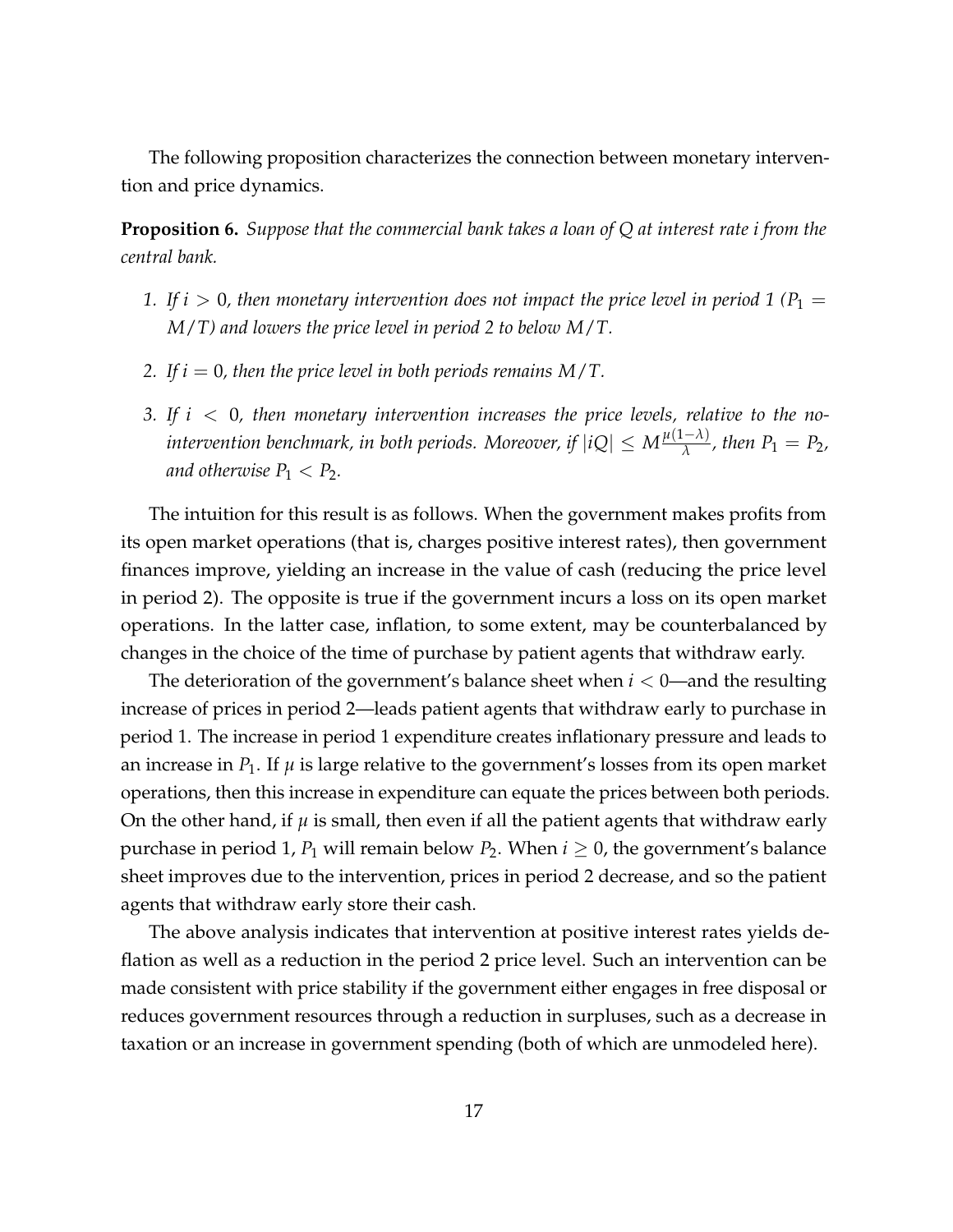#### **4.3 Incentives to Run**

The terms of an intervention by the central bank not only determine the price dynamics and whether or not the financial system will collapse during a run, but also whether a bank run is even possible in equilibrium. For example, on the one hand, after an intervention at interest rate  $i = i^{\dagger}$ , the equity shares of the commercial bank are worthless, and so patient agents that withdraw their deposits in period 1 are strictly better off than those that withdraw in period 2. Hence, for this intervention policy, there exists an equilibrium in which a run on the bank occurs. On the other hand, after an intervention at interest rate  $i = 0$ , the equity value remains unchanged (relative to the case in which there is no run) but there are fewer patient agents that own a share in the bank. Since the patient agents that withdraw early consume  $c_1^* < c_2^*$  $_{2}^{*}$ , it follows that, for such an intervention policy, patient agents that wait are better off than those that run, and so bank runs cannot occur in equilibrium.

Thus, whether or not a bank run can occur in equilibrium depends on the redistribution effects of the intervention policy. In particular, a bank run can occur only if patient agents that withdraw early consume more than those who wait. Since we are focusing on intervention polices that prevent the liquidation of assets, the commercial bank will borrow the minimal amount needed to avoid liquidation when the interest rate is positive and the maximal possible amount when the interest rate is negative. That is, the commercial bank will borrow

$$
Q^*(\mu, i(\mu), \overline{Q}(\mu)) = \begin{cases} Q^{\dagger}(\mu) & \text{if } i(\mu) \ge 0 \\ \overline{Q}(\mu) & \text{if } i(\mu) < 0 \end{cases}.
$$

The redistribution effects of an intervention policy depend on the profits/losses the central bank realizes from its open market operations. The central bank's profit from policy  $\langle i(\mu), \overline{Q}(\mu) \rangle$  in state  $\mu$  is given by

$$
\pi^{CB}(\mu, i(\mu), \overline{Q}(\mu)) = i(\mu)Q^*(\mu, i, \overline{Q}).
$$

In the following proposition, we show that the central bank's profit reduces the welfare of patient agents that do not withdraw early and increases the welfare of those that withdraw early. Intuitively, the central bank profits at the expense of the commercial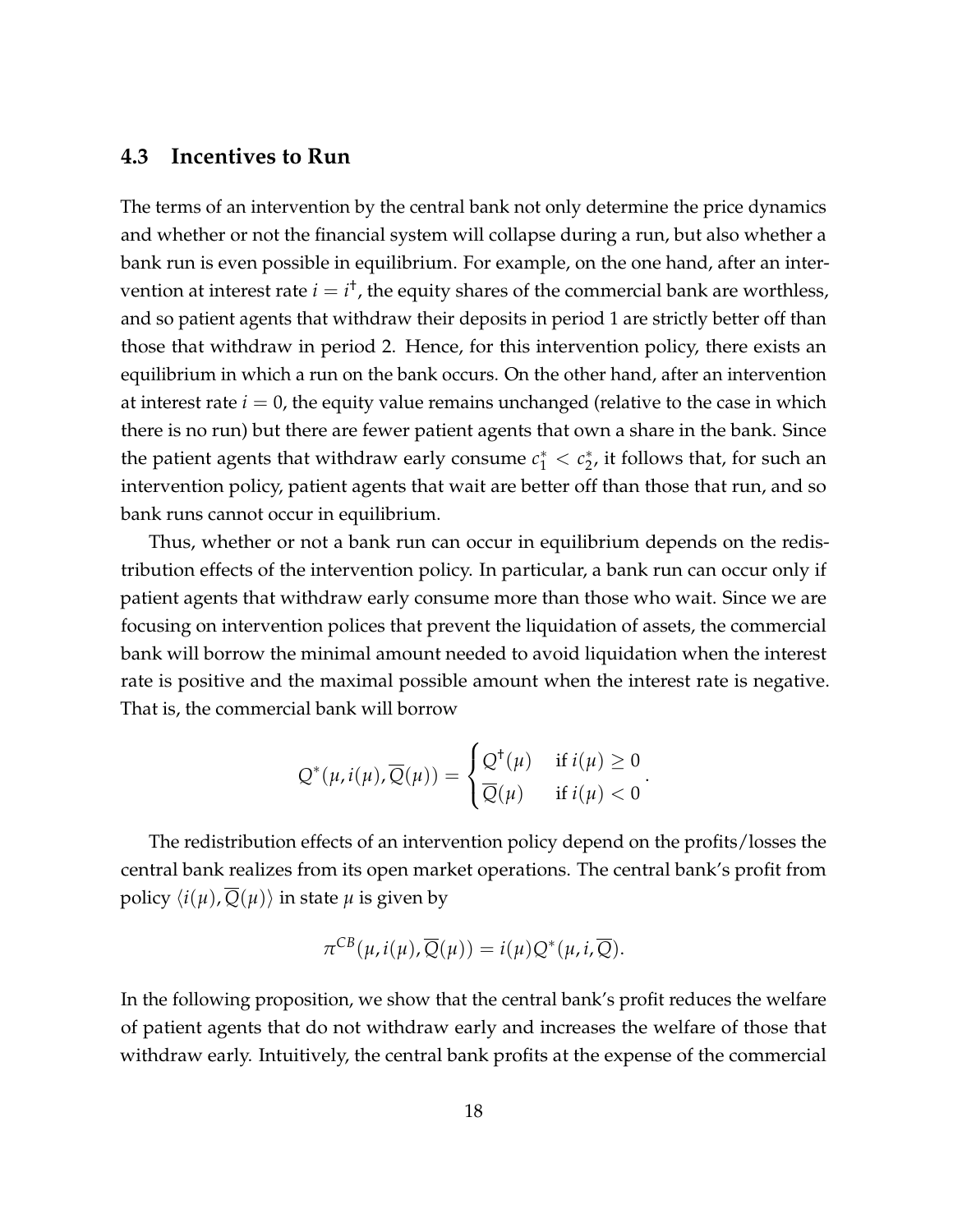bank*,* and so as  $\pi^{CB}$  increases the value of the commercial bank's equity decreases, and the patient agents that do not withdraw early become worse off. Moreover, we show that there is a critical level of profit at which patient agents consume *c* ∗  $_2^*$  regardless of the time of their withdrawal.<sup>[8](#page-19-1)</sup>

<span id="page-19-2"></span>**Proposition 7.** *The utility of patient agents that withdraw early (wait) is weakly increasing (decreasing) in π CB*(*i*, *Q*, *µ*)*, and their utility is strictly increasing if*

$$
\pi^{CB}(i,\overline{Q},\mu) \geq -M\frac{\mu(1-\lambda)}{\lambda}.
$$

 $M$ oreover, there exists  $\pi^*(\mu)>0$ , such that patient agents that withdraw early (wait) consume *at least*  $c_2^*$  *if and only if*  $\pi^{CB} \geq (\leq) \pi^*(\mu)$ *.* 

An important implication of Proposition [7](#page-19-2) is that if the the central bank's profit is less than  $\pi^*(\mu)$ , then bank runs cannot occur in equilibrium. Since the central bank's profits are increasing in the interest rate that it charges, it follows that bank runs can only occur if the central bank charges a sufficiently high positive interest rate.

<span id="page-19-3"></span>**Corollary 1.** *There exists*  $i^{BR}(\mu) > 0$ , such that a bank run cannot occur in equilibrium if  $i(\mu) < i^{BR}(\mu)$ .

Note that Corollary [1](#page-19-3) implies that that when  $i = 0$ , not only is there no liquidation, but there is also no equilibrium in which a bank run occurs.

#### <span id="page-19-0"></span>**4.4 Fiscal Bailout**

So far we have focused on the traditional role of a central bank in financial crises, namely, that of a lender of last resort. However, this is not the only intervention policy that governments have used. In particular, on occasion, governments have saved distressed commercial banks using a fiscal bailout, such as the Troubled Asset Relief Program (TARP) during the financial crisis of  $2008.<sup>9</sup>$  $2008.<sup>9</sup>$  $2008.<sup>9</sup>$ 

This financial stabilization plan empowered the U.S. Treasury to purchase preferred shares (or similar instruments) from various banks. These shares came with a promised

<span id="page-19-1"></span> $8$ Recall that when the central bank makes a profit there is deflation, and so the intervention that generates this critical level of profits—and in so doing induces the ex-ante efficient allocation despite the early withdrawals—does not maintain price stability.

<span id="page-19-4"></span> $9^9$ See [Mishkin and White](#page-29-6) [\(2014\)](#page-29-6) for a history of Federal Reserve actions during financial crises.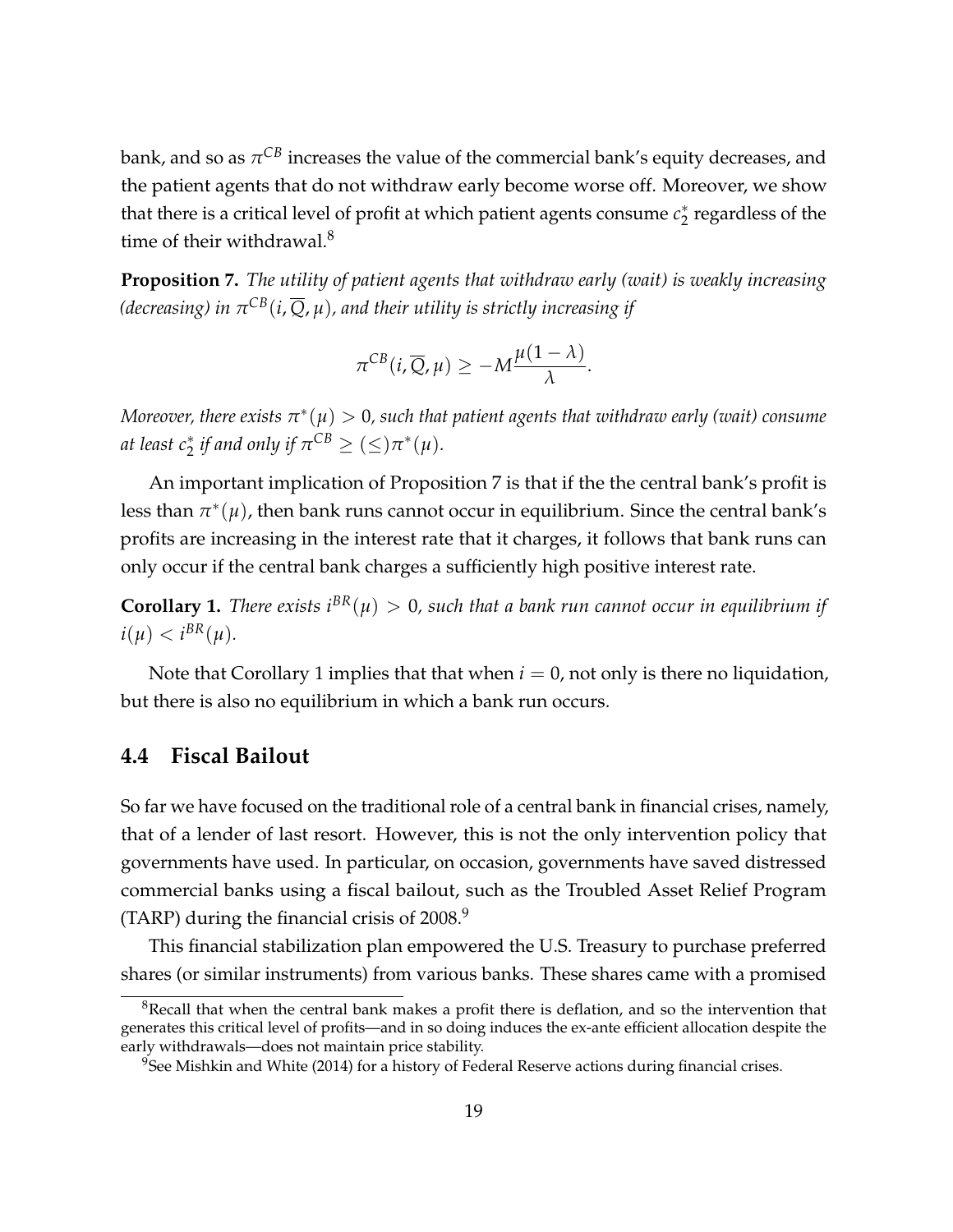rate of return equivalent to the interest rate modeled above. Legally, these shares were junior to demand deposits and senior to equity, meaning that the resources injected into the banks were used to pay off running depositors, but the government would get repaid before equity holders. Thus, if the interest rate chosen on these preferred shares is the same as that described above, the financial system may be saved while maintaining price level stability. Intuitively, if the government is not losing money on its actions, there should be no inflation.

The main difference between this intervention and that described above is the funding source. Here, it is the treasury injecting cash into the banks. Since the treasury cannot create cash, it must raise the appropriate funds by selling government bonds. Thus, the net effect of this program is that impatient agents who run hold government bonds, while the commercial banks owe money (through preferred shares) to the government. No new cash is created, and the money that patient agents withdraw is absorbed by the government in period 1 rather than being held by the private sector. Patient runners can save outside of the financial system without literally holding cash.

### <span id="page-20-0"></span>**5 The Goals of Central Banks and the Bagehot Rule**

The main result of this paper establishes that the two main goals of central banking, namely, maintaining price-level stability and acting as a lender of last resort (financial stability), are not mutually exclusive. Moreover, these goals can be attained without distorting the real allocation in the economy.<sup>[10](#page-20-1)</sup> In Section [5.1](#page-20-2) we formally establish this result. We then discuss in Section [5.2](#page-22-0) how it allows us to interpret the Bagehot rule of allowing for unlimited loans during a financial crisis, but at a high interest rate.

#### <span id="page-20-2"></span>**5.1 Both Goals are Achievable**

We begin by formally showing the lack of tension between the central bank's two goals.

<span id="page-20-3"></span>**Theorem 1.** Assume that the central bank sets  $i(\mu) = 0$  for all  $\mu$ . If the commercial bank offers *the contract*  $d_1^* = c_1^*$ 1 *M T , then:*

<span id="page-20-1"></span> $^{10}$ Ex-ante allocation efficiency (i.e., where all patient agents consume  $c_2^*$  and all impatient agents consume *c*<sup>\*</sup><sub>1</sub>) is obtained only on the equilibrium path. However, since some agents make dominated choices off the equilibrium path, it is not possible to offset such choices without endowing the central bank with additional tools (see Section [6.2\)](#page-26-0).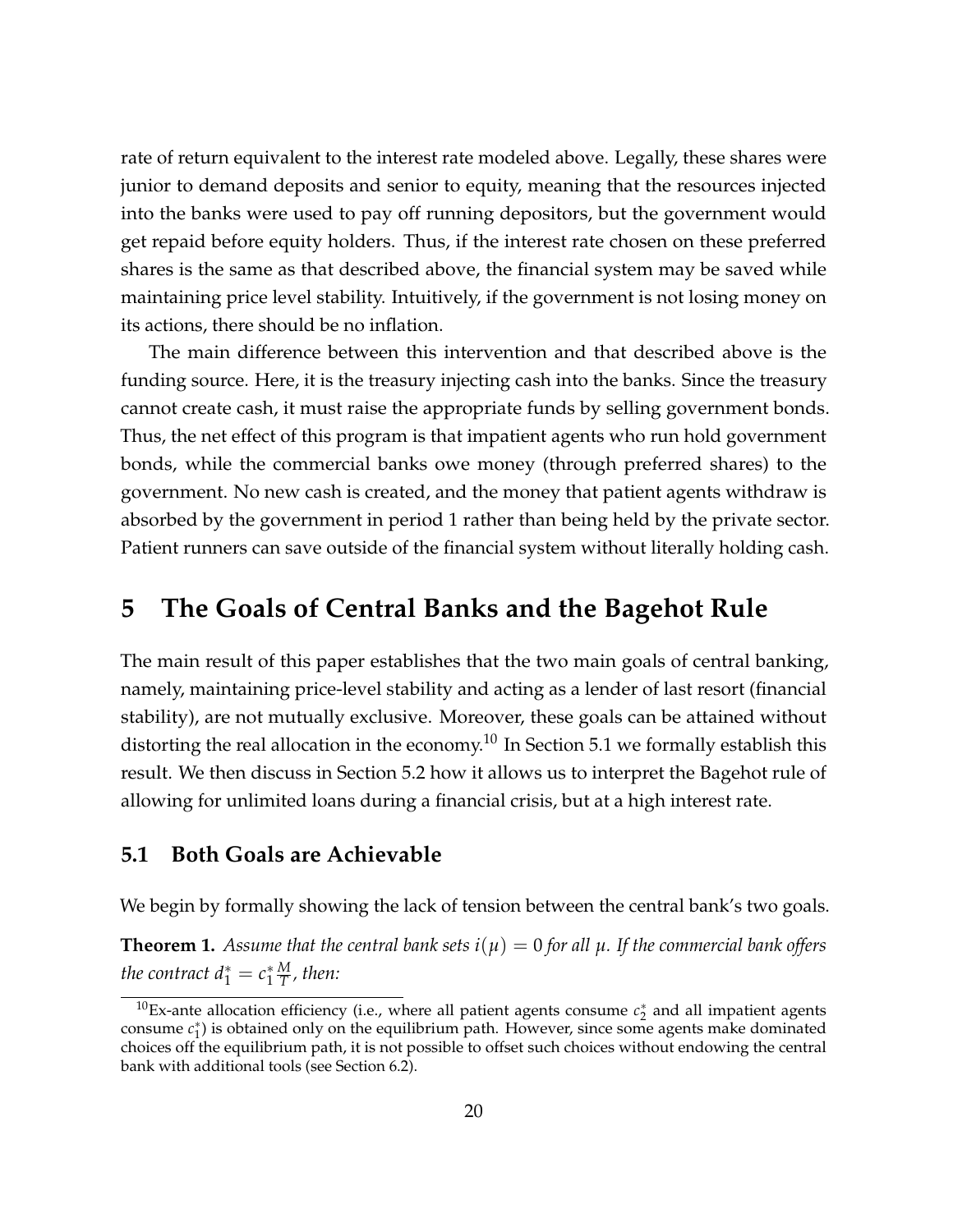- 1. *The price of the consumption good is*  $\frac{M}{T}$  *in both periods, under any withdrawal strategy of the agents. That is, intervention has no effect on prices.*
- *2. The commercial bank does not fail under any withdrawal strategy of the agents.*
- *3. The equilibrium allocation is efficient, in the sense that agents that withdraw in period t consume c*<sup>∗</sup> *t .*

The central banks attains its goals both on and off the equilibrium path. We make three observations to summarize how this is achieved.

- 1. In equilibrium, patient agents do not demand their deposits in period 1. Off equilibrium, some patient agents do demand their deposits in period 1. To accommodate this demand, the central bank prints money—which is government debt—that it lends to the commercial bank.
- 2. Off equilibrium, prices are unaffected by patient agents demanding their deposits. There is no upward pressure on prices in period 1 since the patient agents that demand their deposits store their cash and do not spend it. There is no upward pressure on prices in period 2 since government finances are not hurt: The money created by loans is essentially unwound when banks repay the loans they receive from the central bank.
- 3. Since the central bank prints money during a bank run, the commercial bank does not have to inefficiently liquidate its long-run investments.

Put differently, the issue with a bank run is not that patient agents want to consume in period 1, but that they want to trade their commercial bank deposits, which are implicitly an equity stake in the commercial bank, for a credible debt asset. This is because they no longer believe that their commercial bank equity will have value in period 2. The central bank allows them to do exactly this: It prints money, a form of government debt, in order to bail out the commercial bank. The commercial bank distributes the cash to the patient agents that run in period 1. Thus, the central bank implicitly provides patient agents that run with the option to trade their equity share in a commercial bank with a credible debt instrument, cash. What we have shown above is that if (i) the central bank offers inter-temporal loans of last resort that are at a zero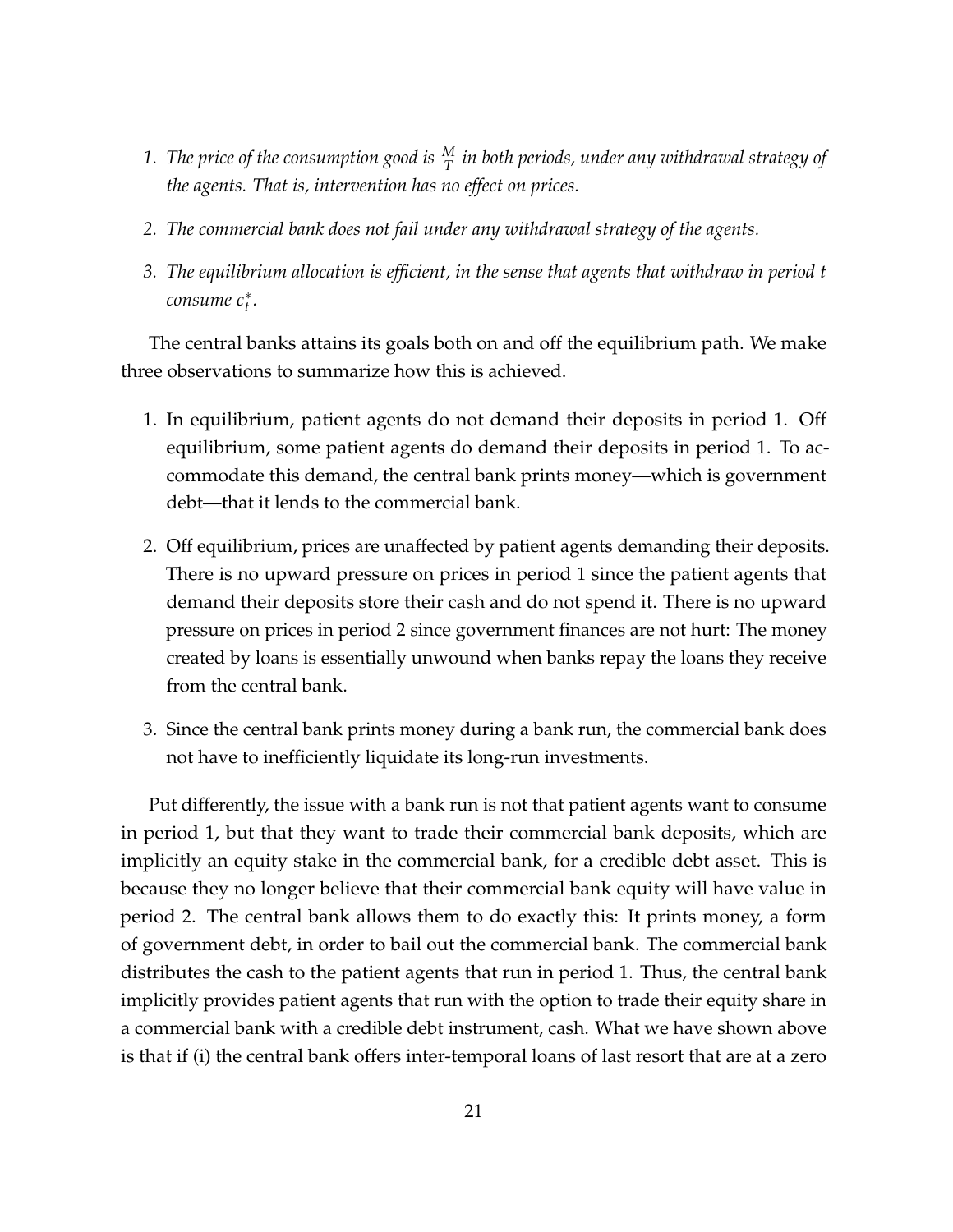real rate of interest and (ii) patient agents can store the cash that they receive, then this policy does not create inflation and prevents the collapse of the financial sector.

There are multiple ways of interpreting the intuition for our result. The first one, the idea we push hardest in this paper, is based on the idea that inflation is caused by too much money "chasing" too few goods. What is crucial to understand in this model is the importance of being able to store cash outside the banking system. When patient agents receive newly created cash during a bank run, they do not spend it (and thus it does not "chase" any goods). They save it for the time when they actually do want to spend. From their point of view, these patient agents have simply replaced one asset, a bank deposit, with another, cash, which is a form of government debt. There is no reason for spending, and hence no reason for prices to rise. The second way to interpret our results is through the unified government budget constraint. This constraint implies that a deterioration of government finances must lead to inflation. Since a loan at a high interest rate does not hurt government finances, there should be no inflation. If the monetary authority injects liquidity for lending of last resort purposes, then repayment of the loan (with interest) unwinds the injection of liquidity and drains it back out from the private sector. Hence, the two central bank goals of price-level stability and acting as a lender of last resort (financial stability) do not have to be in conflict.

#### <span id="page-22-0"></span>**5.2 A Reinterpretation of the Bagehot Rule**

With the above analysis in hand, we now turn to consider the Bagehot rule, which states that during a banking crisis, the central bank should lend freely to solvent commercial banks against safe collateral and at a high rate of interest. By construction, the assets in this model are safe collateral, and thus the commercial banks are solvent unless they must liquidate too many of their investments. Our model provides a reason why the interest rate charged to banks must be high that differs from the screening arguments typically associated with the rule, and which Bagehot emphasized in his own writing. In particular, setting the interest rate too low is incompatible with price stability. A low interest would leave too much liquidity in period 2, leading to a higher price level *P*2. Knowing this, patient agents in period 1 would have an incentive to buy goods in period 1 rather than hold on to cash. That, in turn, would generate an increase in *P*1. The only way to ensure that prices do not rise is to ensure that banks are not left with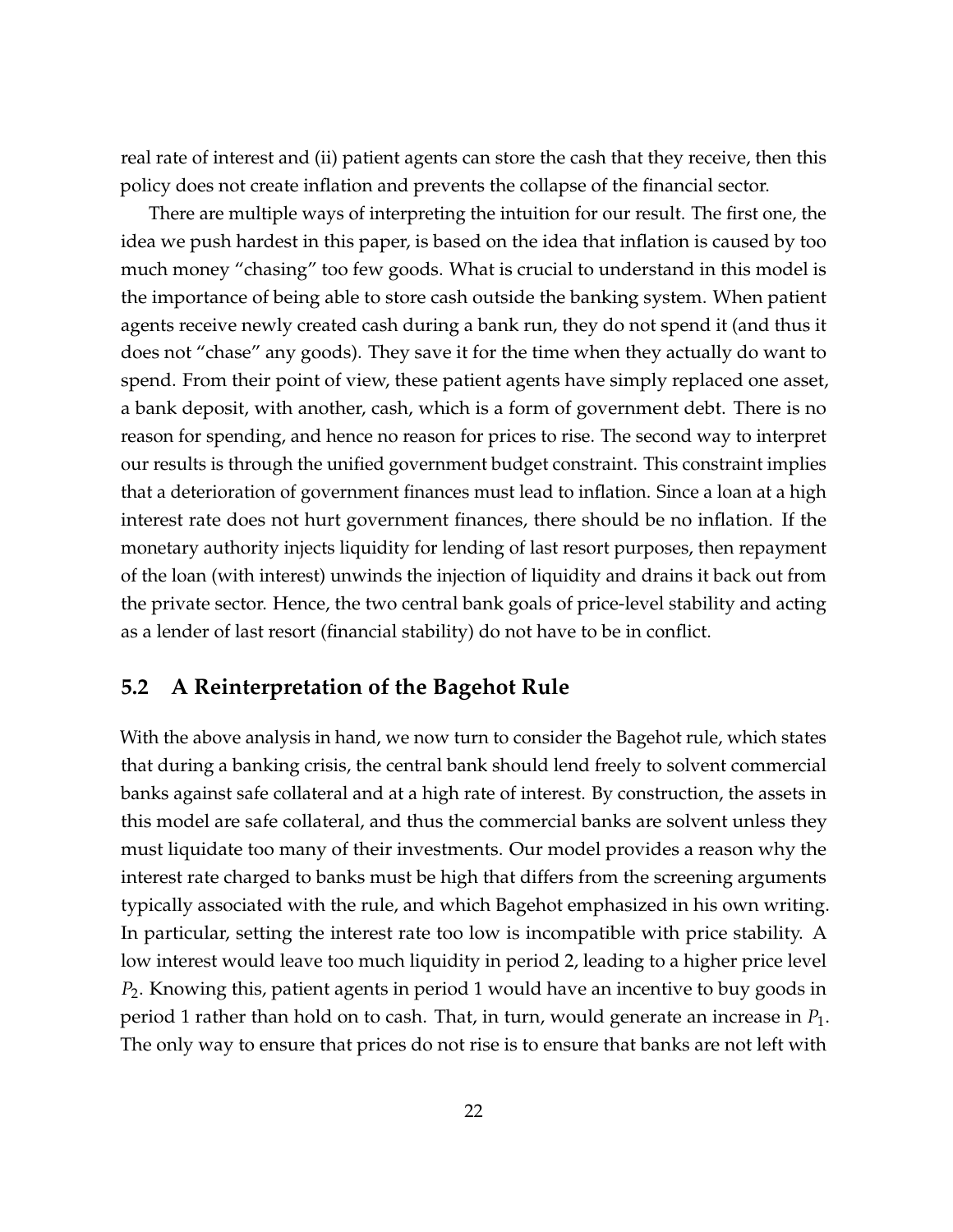large money balances in period 2, and this can be done by ensuring banks repay enough to the central bank.

The high rate of interest that emerges from our model is  $i = 0$ . However, this is not a deep feature of the model and is due to two key features. First, the fact that agents can store goods implies that the short-run real interest rate in our model is 0. If storage was productive, the real rate that the central bank would have to charge borrower banks to maintain price stability would be positive. Second, there is no background inflation in the model that would push the required nominal rate higher. If we introduced a force for inflation, e.g., the creation of additional money by the central bank between periods 1 and 2, the nominal rate the central bank would have to charge borrower banks to maintain price stability would likewise be positive.

# <span id="page-23-0"></span>**6 The Importance of Saving Outside the Banking System**

A key novelty of our framework as compared to the literature on nominal DD models is that we allow agents who withdraw their deposits to save outside of the banking system. We now show that this assumption is crucial for our results. We do so by revisiting recent work by [Schilling, Fernández-Villaverde and Uhlig](#page-29-1) [\(2021\)](#page-29-1) who, in the context of a central bank digital currency (CBDC), show that there exists a "monetary trilemma," whereby the central bank can choose up to two of the following three desirable properties: a run-free financial system, price stability, and efficient risk sharing. In this section, we explain that, even though the motivation behind [Schilling, Fernández-Villaverde and](#page-29-1) [Uhlig](#page-29-1) [\(2021\)](#page-29-1) is quite different from ours, the models in fact have a fair amount in common. The main difference is that [Schilling, Fernández-Villaverde and Uhlig](#page-29-1) [\(2021\)](#page-29-1) assume agents who decide to run on the central bank get rid of their CBDC by buying goods. If we allowed these running agents to save with newly created government debt rather than buying goods, the conflict between objectives they find can be overcome.

#### **6.1 Comparison of Models**

We begin by describing the differences between the [Schilling, Fernández-Villaverde and](#page-29-1) [Uhlig](#page-29-1) [\(2021\)](#page-29-1) model and ours. Although the papers explore different questions, both rely on a nominal DD model at the core of their analysis.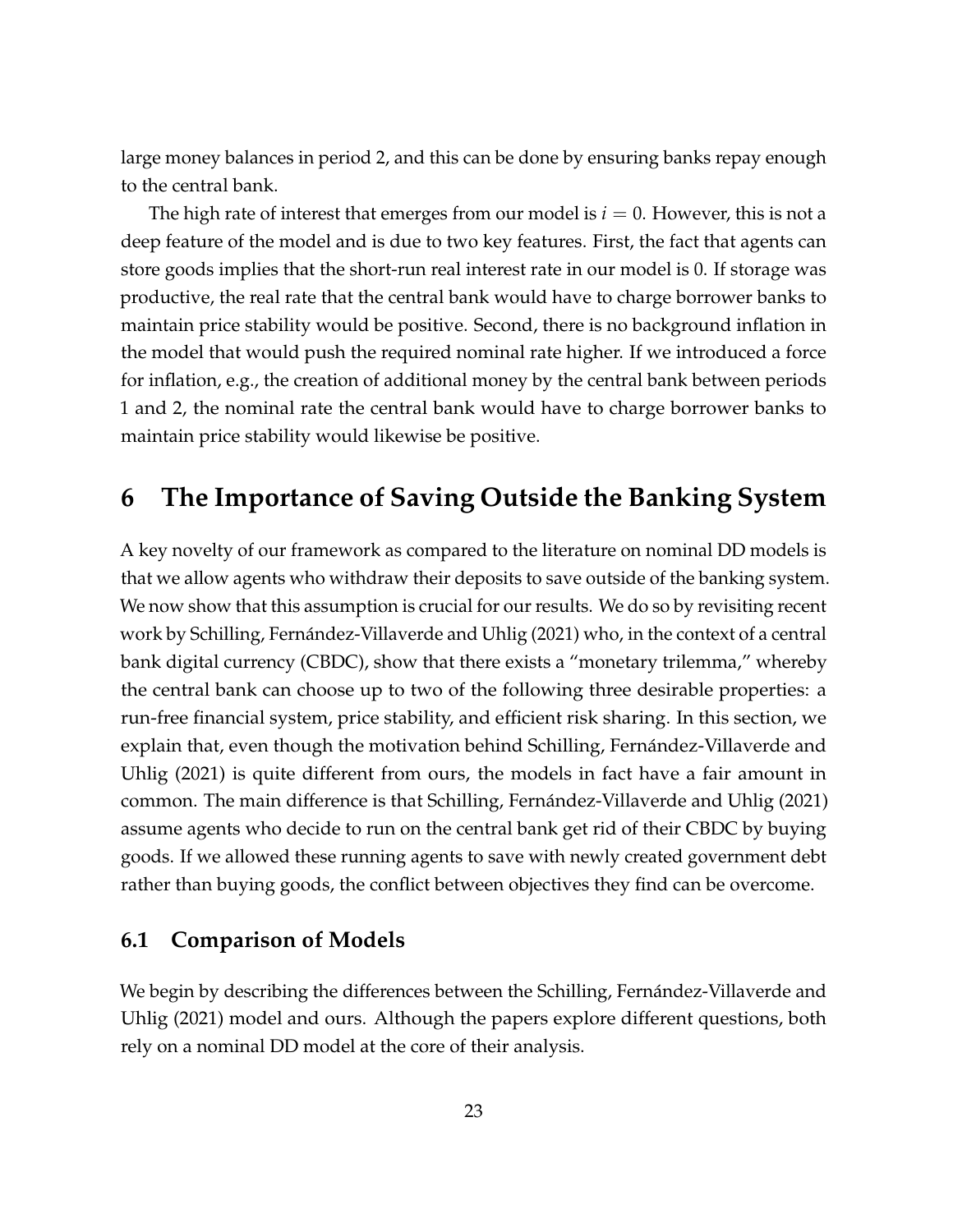In [Schilling, Fernández-Villaverde and Uhlig](#page-29-1) [\(2021\)](#page-29-1), agents in period 0 are endowed only with goods. Agents can deposit these goods with a central bank, as opposed to a commercial bank, in an account that entitles them to *M* units of a digital currency in period 1 or a share of the central bank's resources in period 2, paid out in CBDC. The central bank then invests the goods it receives in long-run projects that yield a return of  $1 + R$  in two periods or 1 unit if the project is liquidated after one period. Let *n* denote the fraction of the entire population that spends their CBDC in period  $1<sup>11</sup>$  $1<sup>11</sup>$  $1<sup>11</sup>$ After observing *n*, the central bank chooses the amount *y*(*n*) of its long-run projects to liquidate and sell to agents. Patient agents who withdraw early spend their *M* units of the CBDC in period 1 and then store those goods and consume them in period 2.

Agents in the model buy their goods directly from the central bank. This is in contrast to our model, where agents buy goods from the commercial bank. Since all transactions in our model are conducted within the private sector, there is still money left in private hands after the commercial bank sells its goods, specifically the amount *M* net of any money banks use to pay their obligations to the central bank. The fact that this money will be used to buy *T* goods at the end of period 2 is what determines the price *P*<sup>2</sup> in our model. By contrast, prices in the [Schilling, Fernández-Villaverde and](#page-29-1) [Uhlig](#page-29-1) [\(2021\)](#page-29-1) model are set by a Walrasian market to ensure that the spending by agents is equal to the value of the goods the central bank chooses to sell:

<span id="page-24-1"></span>
$$
p_1 = \frac{nM}{y(n)},\tag{10}
$$

and

$$
p_2 = \frac{(1-n)M}{(1-y(n))(1+R)},
$$
\n(11)

where  $1 - y(n)$  is the amount of assets the central bank chooses not to liquidate and so earn the return  $(1 + R)$ .

Under this formulation, prices *P*<sup>1</sup> and *P*<sup>2</sup> are entirely determined by the fraction *n* of agents that spend in period 1 and the amount of projects that the central bank liquidates in period 1. For a given amount of liquidation, the more agents who spend, the higher are prices. For a given amount of expenditures, more liquidation decreases (increases) prices in period 1 (period 2). As observed by [Schilling, Fernández-Villaverde and Uhlig](#page-29-1)

<span id="page-24-0"></span><sup>&</sup>lt;sup>11</sup>Here we follow their notation, which stands in contrast to our convention of using  $\mu$  to denote the fraction of *patient* agents that withdraw in period 1.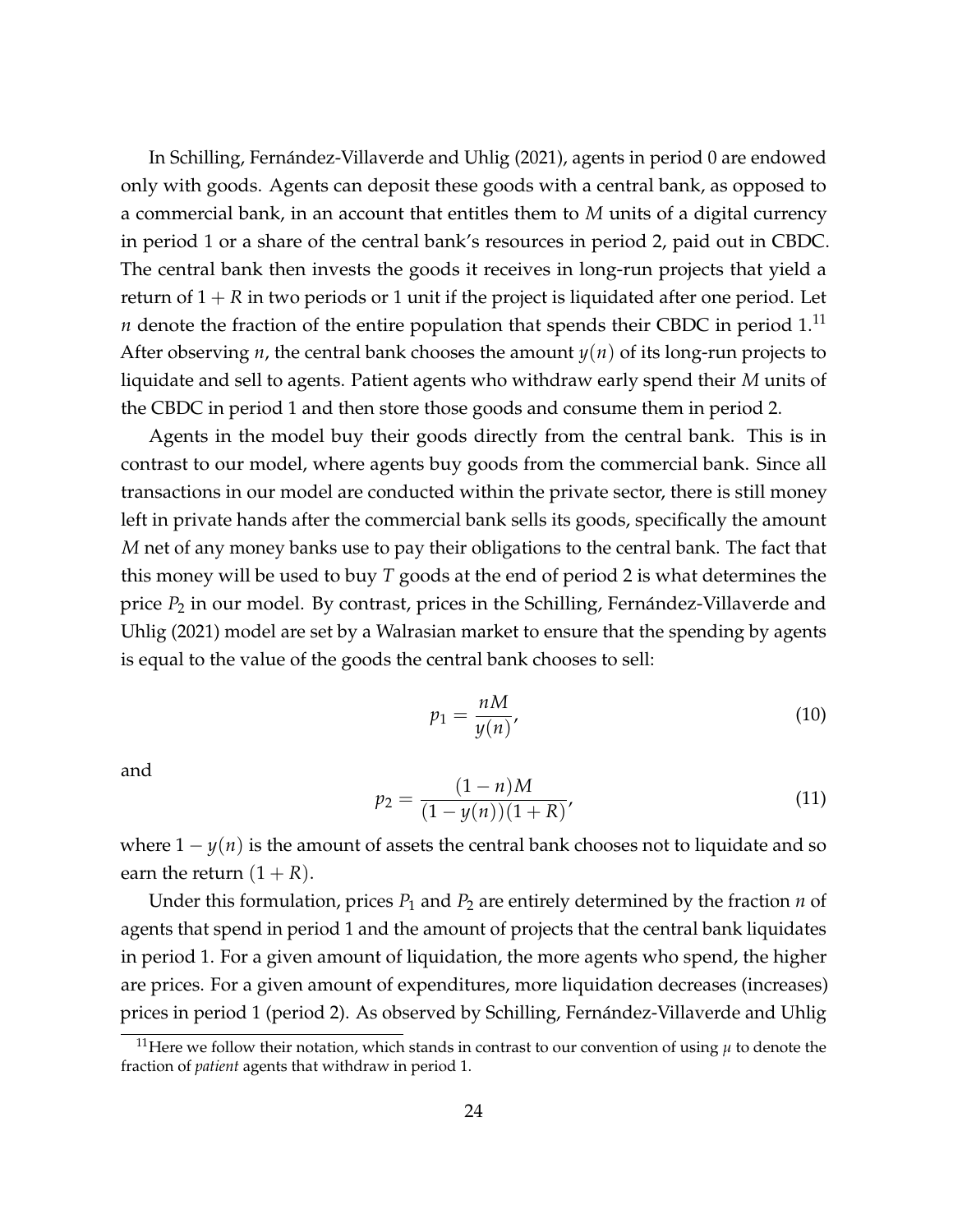[\(2021\)](#page-29-1), this is the quantity theory of money in action: The price level depends on the amount of money *nM* chasing product *y*(*n*).

The values of *n* and *y*(*n*) also determine the distribution of resources across agents. As the fraction of agents *n* that spend their CBDC in period 1 increases, holding *y*(*n*) fixed, consumption in period 1 decreases (as a fixed amount of resources is divided among more agents) and consumption in period 2 increases (since the bank's resources are shared by fewer people). Likewise, for a given amount of expenditures *nM* in period 1, more liquidation increases consumption in period 1 and decreases it in period 2.

A key result in [Schilling, Fernández-Villaverde and Uhlig](#page-29-1) [\(2021\)](#page-29-1) is that the central bank in their model faces a trilemma: It cannot use its one policy tool *y*(*n*) to ensure there is no run on the CBDC, maintain price stability in all states of the world, and achieve efficient risk sharing. To see why, suppose that a large number of agents ( $n > \lambda$ ) spend their money in period 1. One of two things has to happen:

- 1. If the central bank liquidates  $n \cdot c_1^*$  $_1^\ast$  units of investment, it will have fewer resources at date 2. This means  $c_2$  will fall below  $c_2^*$  $_2^{\ast}$  and the optimal risk-sharing allocation will not be implemented. If  $c_2$  falls enough so that  $c_2 < c_1$ , it will affirm the decision of agents to run on the digital currency.<sup>[12](#page-25-0)</sup>
- 2. If the central bank liquidates less than  $n \cdot c_1^*$  $_1^*$  units of investment*, P*<sub>1</sub> must rise.

A credible liquidation policy that discourages patient agents from running on the CBDC must set  $y(n)$  for any *n* to ensure that  $c_1 \leq c_2$ . Such a liquidation strategy would also implement the social optimum in equilibrium if  $y(n) = \lambda c_1^*$  when  $n = \lambda$ . But to keep  $c_1 < c_2$  for high values of *n* requires letting  $y(n)$  rise by less than  $n \cdot c_1^*$  $_1^*$ , which would inevitably drive up the price level *P*<sup>1</sup> for high *n*. This is the sense in which the monetary trifecta cannot be achieved: Either the central bank gives up on discouraging patient agents from running, it sets  $y(n) < \lambda c_1^*$  $_{1}^{*}$ , or it allows  $P_{1}$  to rise at high values of *n*.

Although the central bank policy tool in [Schilling, Fernández-Villaverde and Uhlig](#page-29-1) [\(2021\)](#page-29-1) involves an amount *y*(*n*) to liquidate rather than an amount to lend to commercial banks, the two interventions in the two models are in fact closely related. This is because in our model, the reason the central bank lends to banks is to help them avoid liquidation. In choosing how much to lend to banks, the central bank in our model

<span id="page-25-0"></span><sup>&</sup>lt;sup>12</sup>As explained in [Schilling, Fernández-Villaverde and Uhlig](#page-29-1) [\(2021\)](#page-29-1), this is not a run in the classic sense, as it is initiated by central bank policy.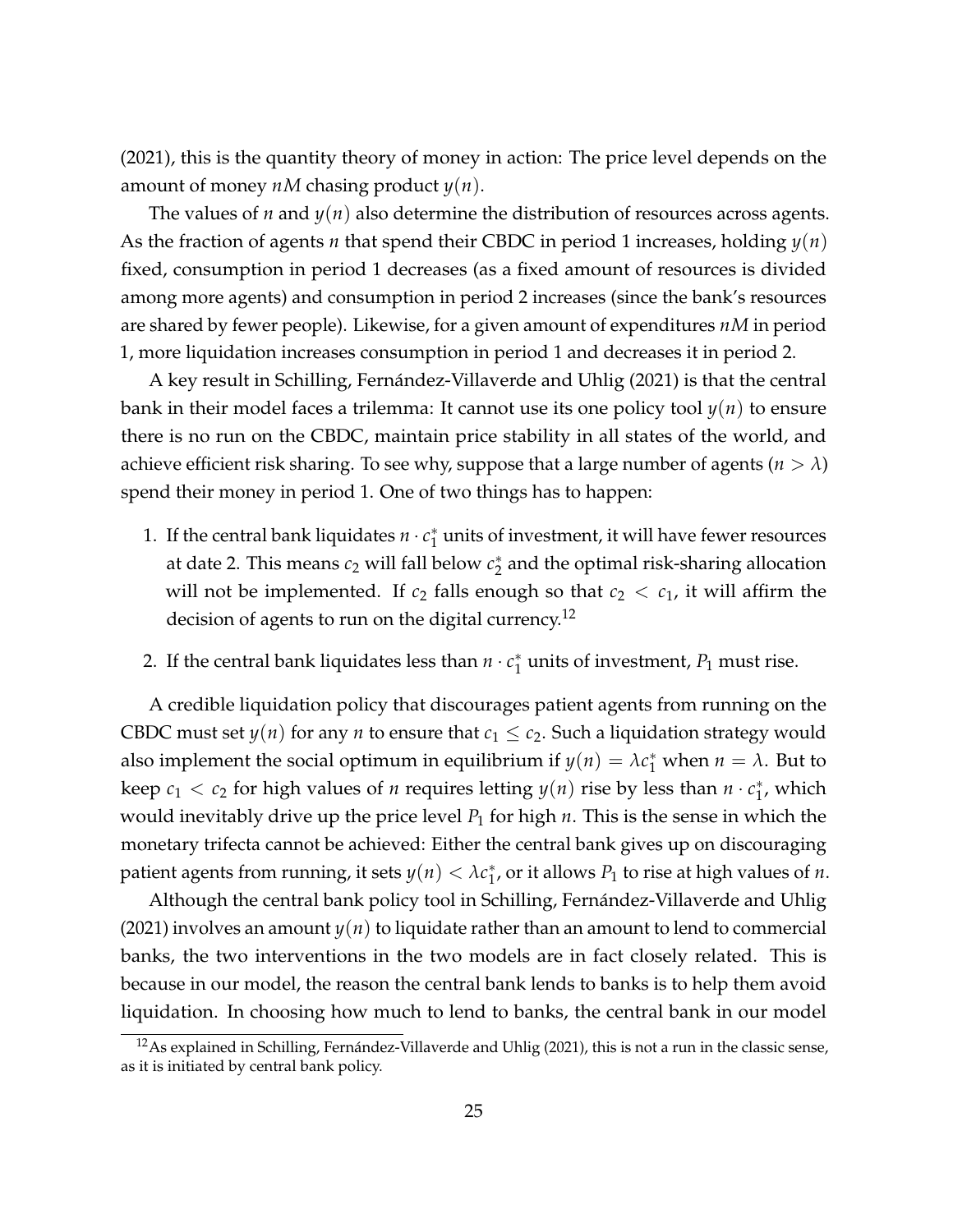is essentially choosing how much of the long-run assets held in private hands will be liquidated. The essential difference between the two models, then, setting aside the different motivations and the exact details of how prices are determined, is that when agents want to dump a CBDC, they have to spend it. There is no option to store the CBDC as in our model. This is intuitive—holding on to a CBDC that agents want to get rid of seems to violate the spirit of what a run on a CBDC is all about.

However, although storing a CBDC is contrary to the spirit of agents not wanting to hold on to their CBDC, agents who want to dump their CBDC could in principle opt to hold physical currency or other assets, like government bonds. We now describe one example of how allowing agents who want to dump the CBDC by purchasing other assets would allow the central bank to avoid a run on the CBDC without having to sacrifice price stability.

#### <span id="page-26-0"></span>**6.2 Suggested Policy Tool: Debt with a Special Purpose Vehicle**

The way we allow agents to dump their CBDC without having to spend it involves the creation of a special purpose vehicle (SPV) by the central bank. That is, in period 1, the central bank offers everyone a newly created one-period debt against a newly formed special purpose vehicle (SPV) in exchange for their CBDC account. To back this debt, the central bank transfers  $\frac{c_1^*}{1+R} \leq \tau \leq \frac{c_2^*}{1+R}$  units of investment from the general investment account funded by the CBDC to this SPV for every agent who requests to transfer funds. A transfer *τ* results in the patient agents who transfer their accounts consuming  $c_2^{\dagger} = (1 + R)\tau \in [c_1^*]$ 1 , *c* ∗  $_{2}^{\ast}]$  in period 2. At the same time, we assume that the central bank follows the liquidation policy  $y(n) = \lambda c_1^*$  $_1^*$  for all *n*.

We make the following observations on the economy in which a SPV is offered:

- 1. For these values of  $c_2^{\dagger}$  $_{2}^{\tau}$ , all patient agents at least weakly prefer the newly formed SPV to purchasing in period 1.
- 2. No patient agent (strictly) prefers this SPV to keeping the central bank digital currency. As a result, this remains an off-equilibrium strategy. In equilibrium, agents will choose not to run on the CBDC.
- 3. There is no excessive liquidation of investment. All impatient agents still consume *c* ∗  $_{1}^{*}$ , and prices in period 1 are unaffected.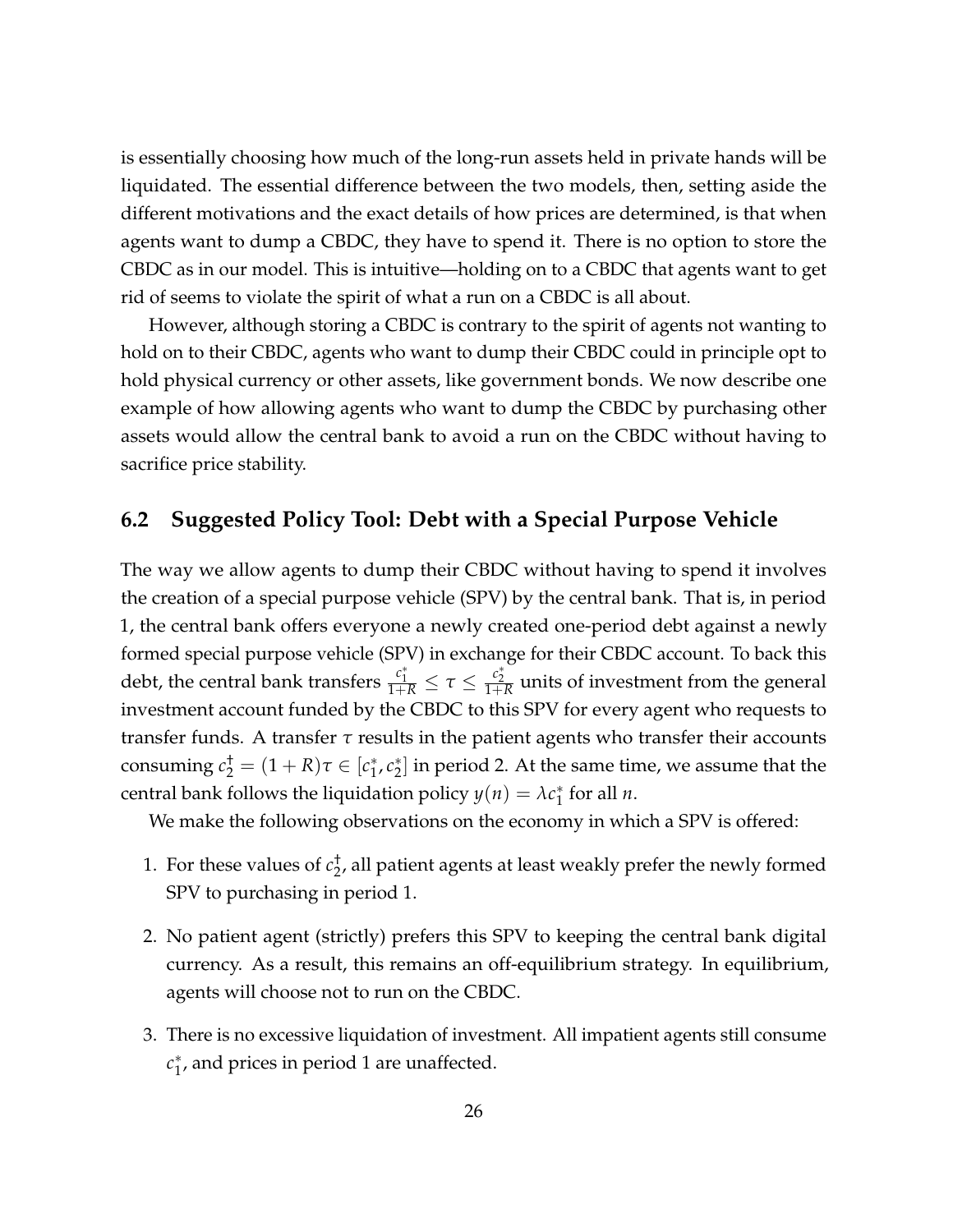4. If  $\tau = \frac{c_2^*}{1+R}$ , then the central bank allows all patient agents to consume  $c_2^*$ 2 , *regardless of the time they withdraw*. [13](#page-27-1)

Such an SPV would not be without precedent. During the 2008–2009 financial crisis, the Federal Reserve set up a number of SPVs: The Fed wanted to engage asset markets, but was not legally allowed to do so directly. Instead, the Fed established SPVs, lent to the SPVs, and then through the SPVs engaged the financial markets. See [Mishkin](#page-29-6) [and White](#page-29-6) [\(2014\)](#page-29-6) for a description of this policy, as well as a historical overview of similar policies in the past. Second, and more closely related to the problem at hand, the particular SPV described here behaves much like a clearinghouse certificate. During banking crises in the U.S. National Banking Era, depositors would be issued loan certificates backed by the assets of the entire banking system through clearinghouses. This solved the issue of depositors not knowing whether their individual banks were exposed to risk, which was a main cause of runs at the time. Indeed, [Gorton](#page-29-8) [\(1985\)](#page-29-8) argues that these clearinghouses were essentially acting as central banks, as "they issued money and provided a form of insurance during panics." These clearinghouse certificates, backed by bank assets, are akin to the SPV proposed in this paper.

The SPV described here allows the central bank to maintain financial stability, efficient allocations, and price stability by exchanging newly created government debt (cash or a share of the SPV) for bank deposits (in commercial banks or CBDC accounts). This SPV, in essence, enables agents to store cash outside of the financial system using newly created cash in a non-CBDC world.<sup>[14](#page-27-2)</sup>

### <span id="page-27-0"></span>**7 Conclusion**

In this paper we build and analyze a nominal DD model in order to assess the price stability implications of a monetary intervention during a bank run. We find that the central bank goals of a stable financial system and price stability are not necessarily

<span id="page-27-1"></span><sup>&</sup>lt;sup>13</sup>While we do not directly analyze the use of SPVs in our model, it can be shown that, under certain conditions, the central bank can offer a similar SPV to avoid a run without sacrificing price stability.

<span id="page-27-2"></span><sup>&</sup>lt;sup>14</sup>[Schilling, Fernández-Villaverde and Uhlig](#page-29-1) [\(2021\)](#page-29-1) already note that it is theoretically possible to overcome the trilemma by decreasing the nominal value of deposits *M* during a run to prevent aggregate spending *nM*(*n*) from increasing with *n*. However, they rightly dismiss the idea of issuing less money during a run as both odd and implausible. Allowing agents to save rather than spend allows the central bank to overcome the trilemma, even though it injects more liquidity during a run rather than less.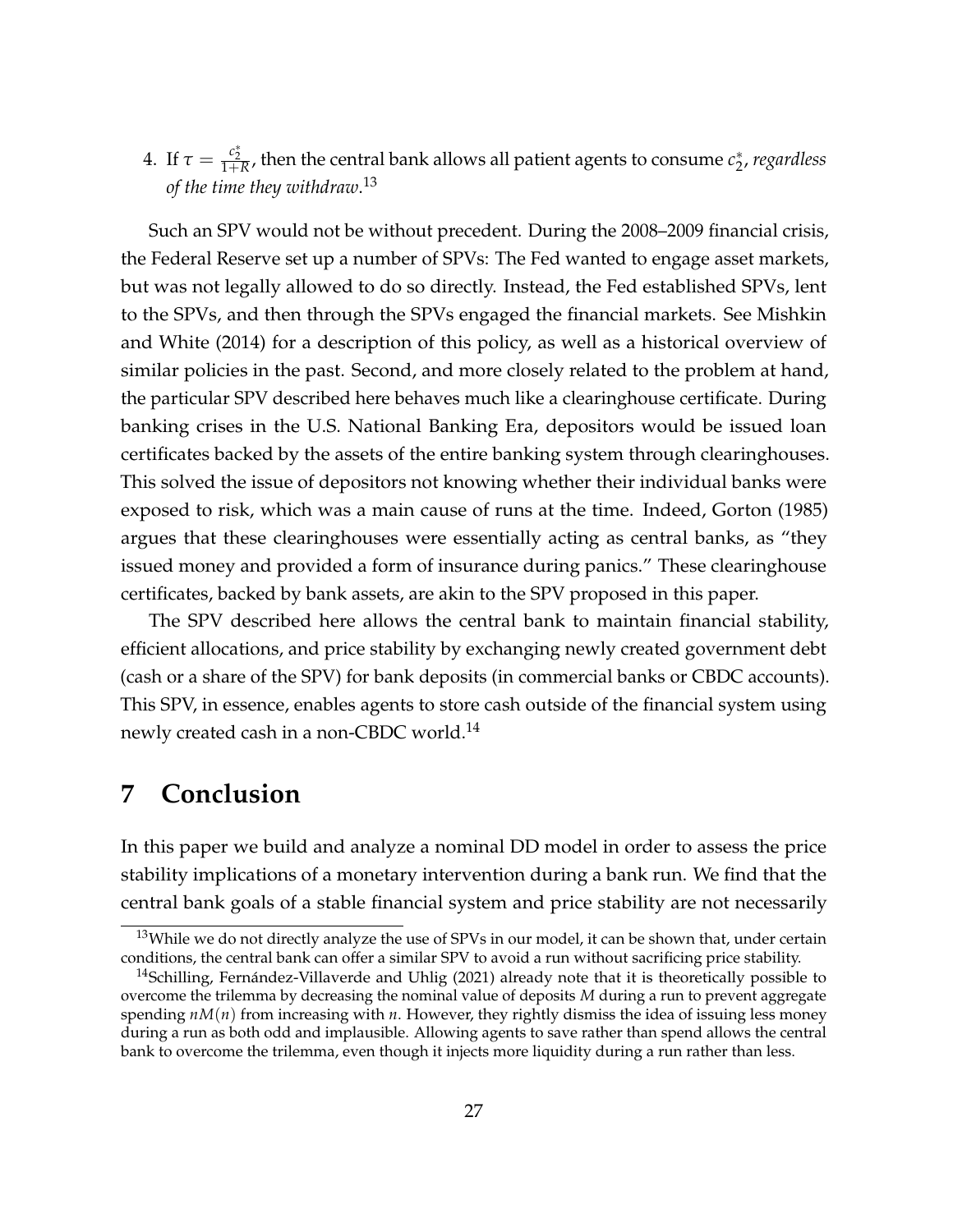in conflict. We reinterpret the Bagehot rule as a guideline to achieving both of these, potentially conflicting, goals.

Central to our analysis is the idea that agents are able to store cash outside of the banking system during a run. We show this by revisiting the [Schilling, Fernández-](#page-29-1)[Villaverde and Uhlig](#page-29-1) [\(2021\)](#page-29-1) model of a run on a central bank digital currency (CBDC). While they find a conflict between price-level stability and avoiding a run on the CBDC, we show that this stems from their assumption that agents who want to dump their CBDC can do so only by spending it. When agents who want to dump their CBDC can use them to buy other assets, it may be possible for the central bank to prevent a run on the CBDC while still committing to price stability.

# **References**

- <span id="page-28-4"></span>**Allen, Franklin, and Douglas Gale.** 1998. "Optimal Financial Crises." *Journal of Finance*, 53(4): 1245–1284.
- <span id="page-28-5"></span>**Allen, Franklin, Elena Carletti, and Douglas Gale.** 2014. "Money, Financial Stability and Efficiency." *Journal of Economic Theory*, 149: 100–127.
- <span id="page-28-2"></span>**Andolfatto, David, Aleksander Berentsen, and Fernando M. Martin.** 2020. "Money, Banking and Financial Markets." *Review of Economic Studies*, 87(5): 2049–2086.
- <span id="page-28-3"></span>**Antinolfi, Gaetano, Elisabeth Huybens, and Todd Keister.** 2001. "Monetary Stability and Liquidity Crises: The Role of the Lender of Last Resort." *Journal of Economic Theory*, 99(1–2): 187–219.
- <span id="page-28-1"></span>**Bagehot, Walter.** 1873. *Lombard Street: A Description of the Money Market.* Henry S. King and Co.
- <span id="page-28-6"></span>**Bordo, Michael D.** 2014. "Rules for a Lender of Last Resort: An Historical Perspective." Hoover Institute: Central Banking in the Next Century: A Policy Conference.
- <span id="page-28-0"></span>**Bordo, Michael D.** 2018. "An Historical Perspective on the Quest for Financial Stability and the Monetary Policy Regime." *Journal of Economic History*, 78(2): 319–357.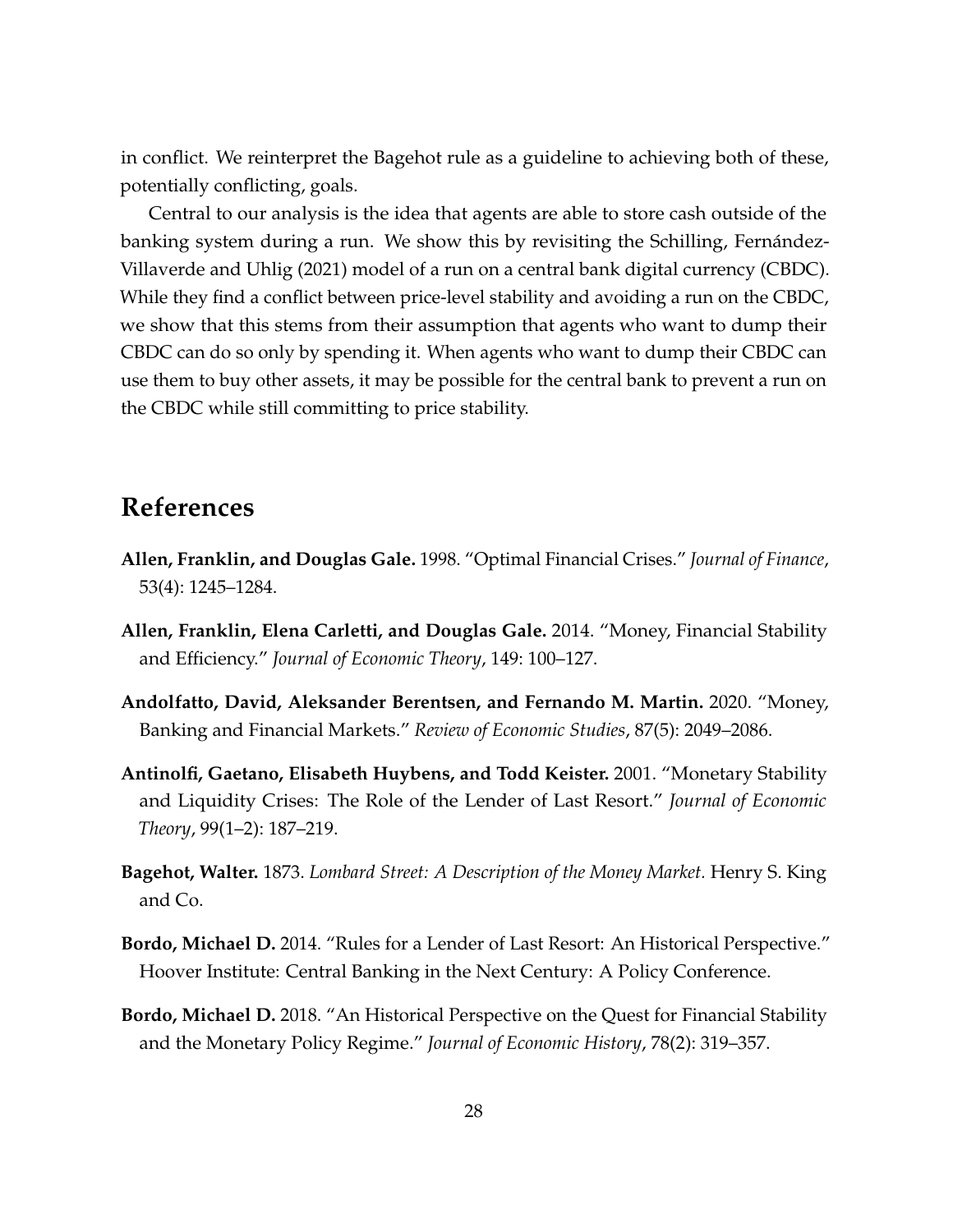<span id="page-29-7"></span>**Cochrane, John.** 2021. *The Fiscal Theory of the Price Level.* Draft Book.

- <span id="page-29-0"></span>**Diamond, Douglas W., and Philip H. Dybvig.** 1983. "Bank Runs, Deposit Insurance, and Liquidity." *Journal of Political Economy*, 91(3): 401–419.
- <span id="page-29-4"></span>**Diamond, Douglas W., and Raghuram G. Rajan.** 2006. "Money in a Theory of Banking." *American Economic Review*, 96(1): 30–53.
- <span id="page-29-8"></span>**Gorton, Gary.** 1985. "Clearinghouses and the Origin of Central Banking in the United States." *Journal of Economic History*, 45(2): 277–283.
- <span id="page-29-6"></span>**Mishkin, Frederic S., and Eugene N. White.** 2014. "Unprecedented Actions: The Federal Reserve's Response to the Global Financial Crisis in Historical Perspective." NBER Working Paper 20737.
- <span id="page-29-5"></span>**Robatto, Roberto.** 2019. "Systemic Banking Panics, Liquidity Risk, and Monetary Policy." *Review of Economic Dynamics*, 34: 20–42.
- <span id="page-29-1"></span>**Schilling, Linda, Jesús Fernández-Villaverde, and Harald Uhlig.** 2021. "Central Bank Digital Currency: When Price and Bank Stability Collide." NBER Working Paper 28237.
- <span id="page-29-3"></span>**Skeie, David R.** 2008. "Banking with Nominal Deposits and Inside Money." *Journal of Financial Intermediation*, 17(4): 562–584.
- <span id="page-29-2"></span>**Thorton, Henry.** 1802. *An Enquiry Into the Nature and Effects of the Paper Credit of Great Britain.* James Humphreys.

# **Appendix**

**Proof of Lemma [1.](#page-10-3)** In optimum the budget constraint [\(4\)](#page-10-0) is clearly binding. Moreover, as the objective is concave, it has a unique solution that satisfies the first-order condition [\(6\)](#page-10-2). Assume by way of contradiction that the feasibility constraint is binding. In this case,  $c_1 = 1/\lambda$ , and by [\(4\)](#page-10-0),  $c_2 = T/(1-\lambda)$ . The assumption on *T* implies that  $c_1 \ge c_2$ , which, by the concavity of  $u(\cdot)$ , implies that the first-order condition does not hold, yielding the contradiction.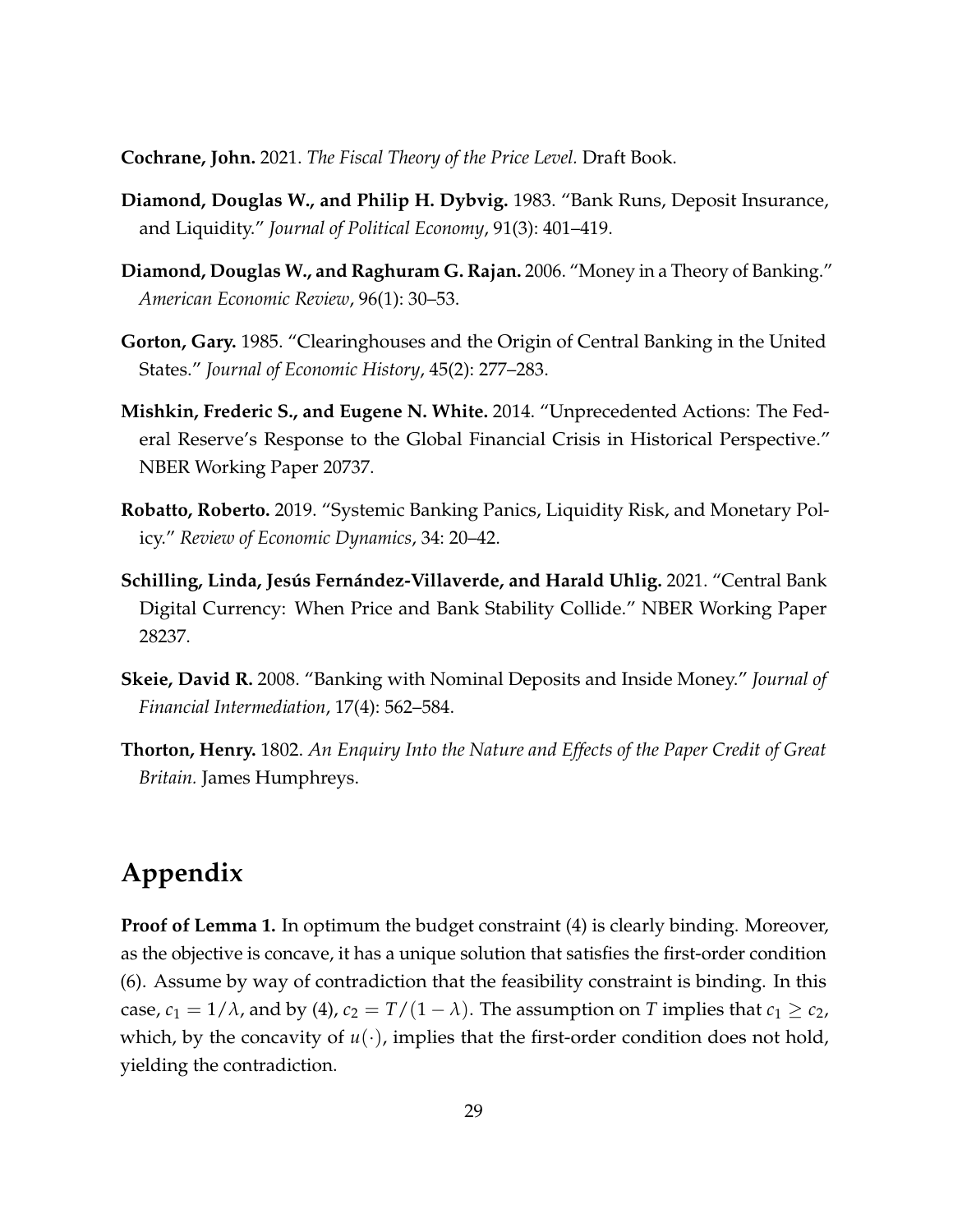To establish the final part of the lemma, assume by way of contradiction that  $c_1 \leq 1$ . If  $c_1 = 1$  then, by [\(4\)](#page-10-0),  $c_2 = 1 + R + T/(1 - \lambda)$ . However,

$$
(1+R)u'\left(1+R+\frac{T}{1-\lambda}\right) < (1+R)u'\left(1+R\right) \\
= u'(1) + \int_{1}^{1+R} \frac{\partial}{\partial c} \left(cu'(c)\right) dc \\
= u'(1) + \int_{1}^{1+R} \left(u'(c) + cu''(c)\right) dc \\
< u'(1),
$$

where the first inequality follows from the concavity of *u* and the second inequality follows from the assumption that the relative risk aversion coefficient is strictly greater than unity. Thus, the FOC do not hold. From the concavity of *u* and constraint [\(4\)](#page-10-0), it follows that the FOC cannot be satisfied for any  $c_1 < 1$ . Hence,  $c_2^* > c_1^* > 1$ .

**Proof of Proposition [1.](#page-13-1)** It is straightforward to verify that (*[IC](#page-12-2)*<sub>1</sub>) and (*IC*<sub>2</sub>) hold (with slack) when  $d_1 = c_1^* M / T$  (i.e., under the contract that induces  $P_1 = P_2$  ). Since agents cannot invest on their own, under this contract the utility of an agent that does not deposit her endowment in the commercial bank is

$$
\lambda u\left(1+\frac{M}{P_1}\right)+(1-\lambda)u\left(1+\frac{M}{P_2}\right)=u(1+T).
$$

On the other hand, the agent's expected utility from depositing in the bank is her expected utility in the solution to the social planner's problem. By the social planner's budget constraint [\(4\)](#page-10-0), it follows that if  $c_1 = 1 + T$  then

$$
c_2 = 1 + T + R\left(1 - \frac{T\lambda}{1 - \lambda}\right) > 1 + T,
$$

where the last inequality follows from the assumption that  $T < \frac{1-\lambda}{\lambda}$ . Hence, the social planner provides agents with an expected utility that is strictly greater than  $u(1+T)$ .

**Proof of Proposition [2.](#page-13-2)** First, assume by way of contradiction that  $P_1^{run} < P_2$ . In this case, patient agents that withdrew their deposit would rather purchase in period 1 than in period 2. Thus, no agent is interested in holding cash in period 1, and neither is the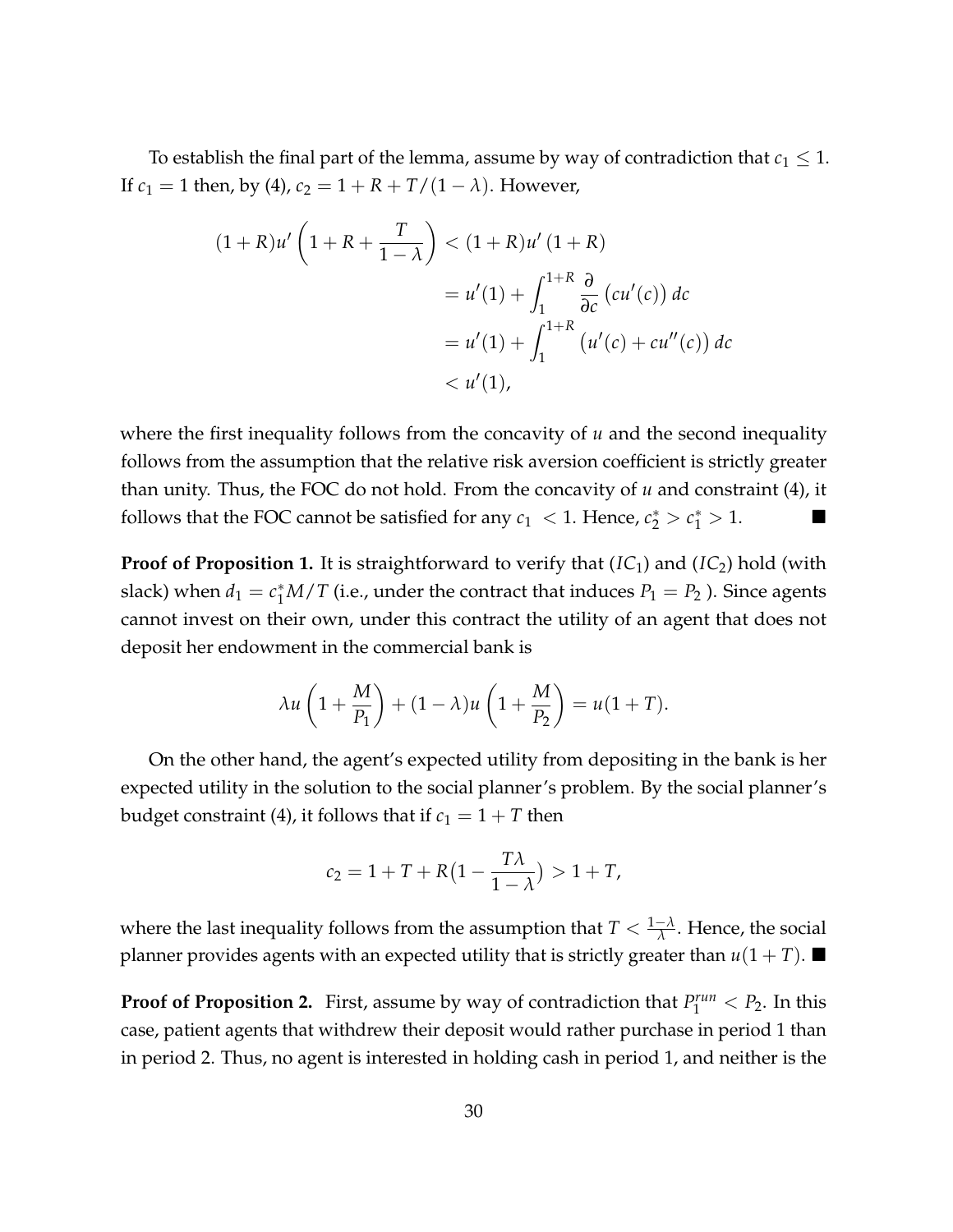bank, which cannot be the case in equilibrium.

Second, assume by way of contradiction that  $P_1^{run} > P_2$ . In this case, patient agents that withdrew their deposit strictly prefer storing cash and purchasing in period 2 to purchasing in period 1. Hence, only impatient agents spend, and they collectively purchase  $S + (1 - \kappa)L$  units of the good, where *L* is the amount investments assets liquidated by the commercial bank. The market-clearing condition therefore implies that *d run*  $I_1^{run} \lambda = P_1^{run}$  $\int_1^{run}(S+(1-\kappa)L)$ , where  $d_1^{run}$  $_1^{run}$  is the average payment the bank makes agents in case of a run. If the bank does not fail, then  $d_1^{run} = d_1^* = \frac{M}{T} c_1^*$  $_1^*$ , and the market clearing condition becomes

$$
\lambda \frac{M}{T} c_1^* = P_1^{run}(S + L(1 - \kappa)).
$$

However, since  $S = \lambda c_1^*$  $\frac{1}{1}$  and  $L(1 - \kappa) \geq 0$ , this condition cannot hold if  $P_1^{run} > P_2 = \frac{M}{T}$ . On the other hand, if the bank does fail, then it liquidates all of its investment assets, and so the market clearing condition becomes

$$
\lambda d_1^{run} = P_1^{run}(S + (1 - S)(1 - \kappa)).
$$

Since  $d_1^{run} \leq d_1^*$  $\binom{*}{1}$  and  $(S + (1 - S)(1 - \kappa)) \leq 1$ , this conditions implies that

$$
P_1^{run} \le \lambda d_1^* = \lambda \frac{M}{T} c_1^* = \lambda \frac{M}{T} \frac{S}{\lambda} = P_2 S.
$$

However, since  $S < 1$ , this contradicts the assumption that  $P_1^{run} > P_2$ .

Next, we must show that the commercial bank will fail in a run if *T* is sufficiently small. If all agents demand their deposit, then the commercial bank has an obligation to pay  $d_1^* = c_1^* M / T$  units of cash. If the commercial bank liquidates all of its investment assets, it can secure

$$
M + (S + (1 - S)(1 - \kappa))P_1^{run}
$$

units of cash. Since  $P_1^{run} = M/T$  and  $S = \lambda c_1^*$  $_1^*$ , the bank will fail if

$$
c_1^* > 1 + T - (1 - \lambda c_1^*)\kappa.
$$

Denote by *c* ∗  $_1^*(T)$  the solution of the social planner's problem as a function of *T*. Since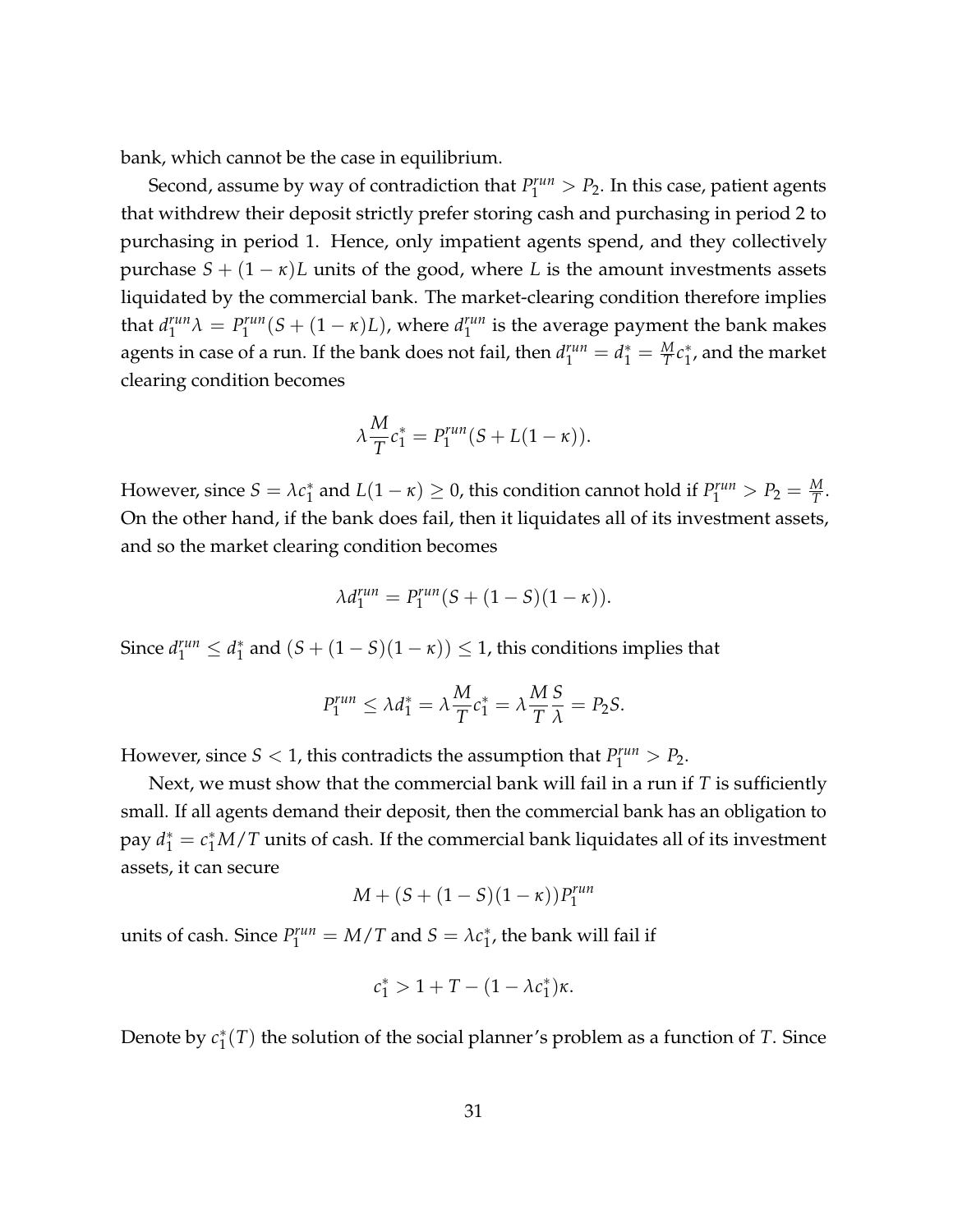$u(\cdot)$  has a relative risk aversion coefficient that is strictly greater than unity it follows that *c* ∗  $\chi_1^*(0) > 1$ , and since  $u(\cdot)$  is concave it follows that  $c_1^*$  $j_1^*(T)$  is increasing in *T*. As the social planner's problem is continuous in *T*, there exists  $\bar{T} > 0$  (perhaps infinity) such that for all  $T < \overline{T}$  it holds that

$$
c_1^*(T) > 1 + T - (1 - \lambda c_1^*(T))\kappa.
$$

П

 $\blacksquare$ 

**Proof of Proposition [3.](#page-15-1)** If the commercial bank pays early withdrawers from its reserves, and these early withdrawers store the cash that they receive, the prices  $P_1 =$  $P_2 = M/T$  remain an equilibrium. Hence, if  $\mu(1 - \lambda)d_1^* \leq M$ , or equivalently,

$$
\mu \leq \frac{T}{(1-\lambda)c_1^*},
$$

then the commercial bank does not need to liquidate assets. If  $\mu > \frac{T}{(1-\lambda)c_1^*}$ , then the commercial bank cannot pay all early withdrawers from its reserves, and so, in the absence of intervention, it must liquidate assets.

From the same argument used to establish Proposition [2,](#page-13-2) it follows that so long as the central bank does not intervene,  $P_1 = P_2 = M/T$ . Thus, the commercial bank can avoid collapse, in the absence of intervention by the central bank, only if the sum of its reserves and the cash it can raise by liquidating and selling its  $(1 - \kappa)(1 - S)$  units of assets at price *M*/*T* is less than the amount it must pay the patient agents that withdraw in period 1. That is, the commercial bank can avoid collapse only if

$$
(1 - \lambda)\mu d_1^* \le M + (1 - S)(1 - \kappa)\frac{M}{T},
$$

or, equivalently,

$$
\mu \leq \frac{T+(1-\lambda c_1^*)(1-\kappa)}{(1-\lambda)c_1^*}
$$

.

**Proof of Proposition [4.](#page-15-2)** To avoid liquidating assets, the cash infusion that the commercial bank receives must be sufficiently high in order to guarantee that it can pay all early withdrawers. Since the bank can pay  $\mu^{\dagger}$  of the patient agents from its reserves*,* it follows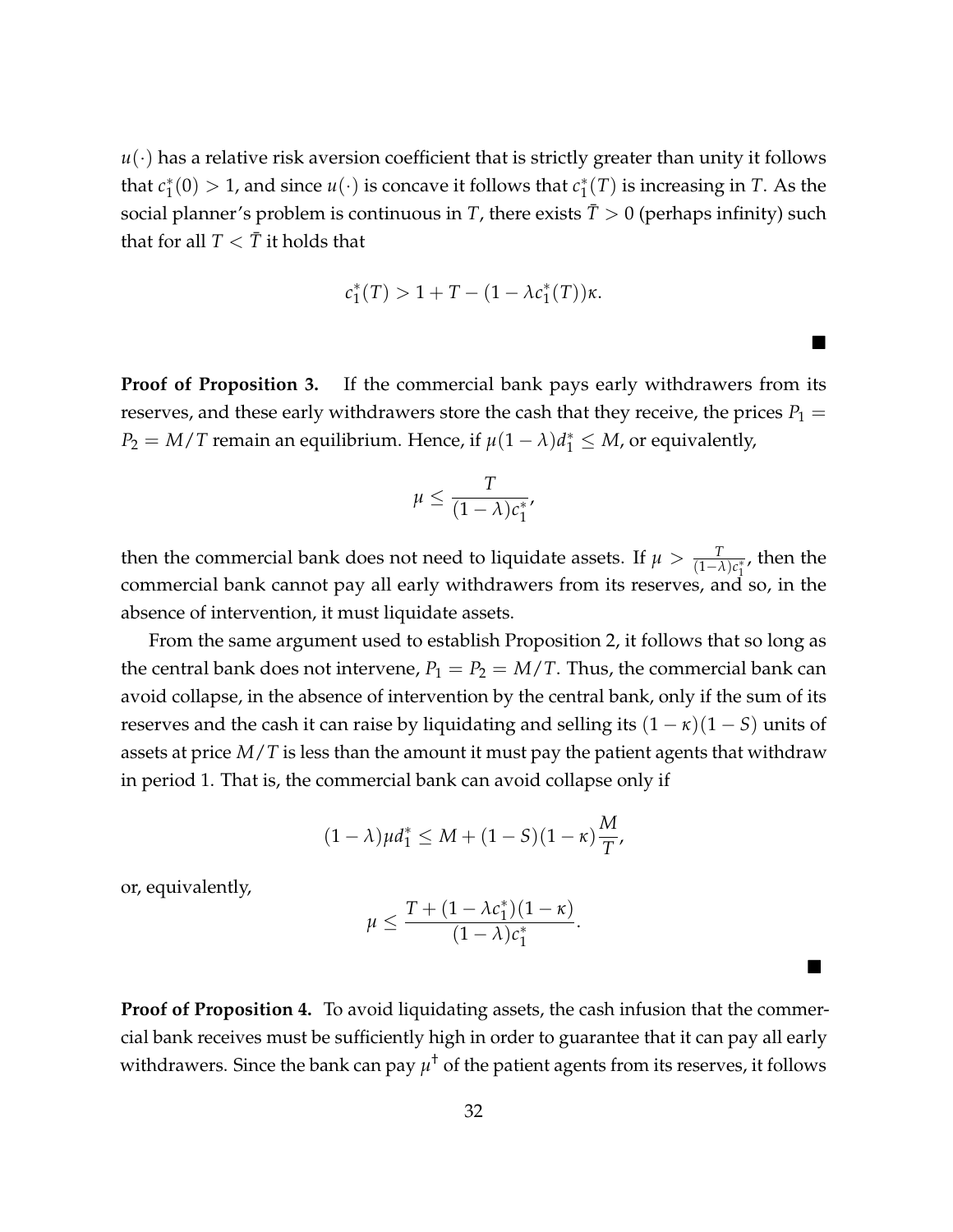that to avoid liquidation of assets, it must be the case that  $Q \ge (\mu-\mu^{\dagger})(1-\lambda)d_{1}^{\ast}$  $_1^*$ , or

$$
Q \ge M\left(\mu(1-\lambda)\frac{c_1^*}{T} - 1\right) \equiv Q^{\dagger}(\mu).
$$

Since  $\mu \leq \mu^{+\dagger}$  the commercial bank can remain solvent by liquidating assets. Thus, it remains to show that the bank would rather take the loan than liquidate assets in order to raise cash. Consider first the case in which  $i(\mu) \leq 0$ . In this case, the commercial bank will take a loan of size  $\overline{Q}(\mu)$ , and hence equation [\(1\)](#page-9-2) implies that

$$
P_2 = \frac{M - i(\mu)Q(\mu)}{T} > \frac{M}{T}.
$$

If  $P_1 > P_2$  then only the impatient agents purchase in period 1, and so the market-clearing condition [\(10\)](#page-24-1) would imply that  $P_1 \leq M/T$ , a contradiction. It follows that in this case there is no deflation, and hence the commercial bank will not liquidate assets.

Next, consider the case in which  $i(\mu) > 0$ . In this case, the commercial bank will take the minimal loan that it needs to pay early withdrawers, which, conditional on it not liquidating assets, is a loan of size *Q*† (*µ*). Moreover, equation [\(1\)](#page-9-2) implies that  $P_2=\frac{M-i(\mu)Q^{\dagger}(\mu)}{T}<\frac{M}{T}.$  Hence, the patient agents that withdrew early will store cash, and the price  $P_1 = M/T$  clears the market in period 1. In order for the commercial bank to find it optimal not to liquidate assets, it must be the case that

$$
i(\mu) \le \frac{1+R}{1-\kappa} \frac{P_2}{P_1} = \frac{1+R}{1-\kappa} \frac{M - i(\mu)Q^{\dagger}(\mu)}{M},
$$

or

$$
i(\mu) \le \frac{T(1+R)}{(1+R)(\frac{(1-\lambda)\mu}{T}c_1^*-1)+T(1-\kappa)} \equiv i^{\dagger}(\mu).
$$

**Proof of Proposition [5.](#page-16-0)** We begin by deriving the conditions under which the commercial bank remains solvent. If the commercial bank receives a loan of *Q* at interest rate *i* and liquidates *L* of its investments, it will remain solvent in period 1 if

<span id="page-33-0"></span>
$$
(\lambda + (1 - \lambda)\mu)d_1^* \le (S + L(1 - \kappa))P_1 + M + Q,
$$
\n(12)

 $\blacksquare$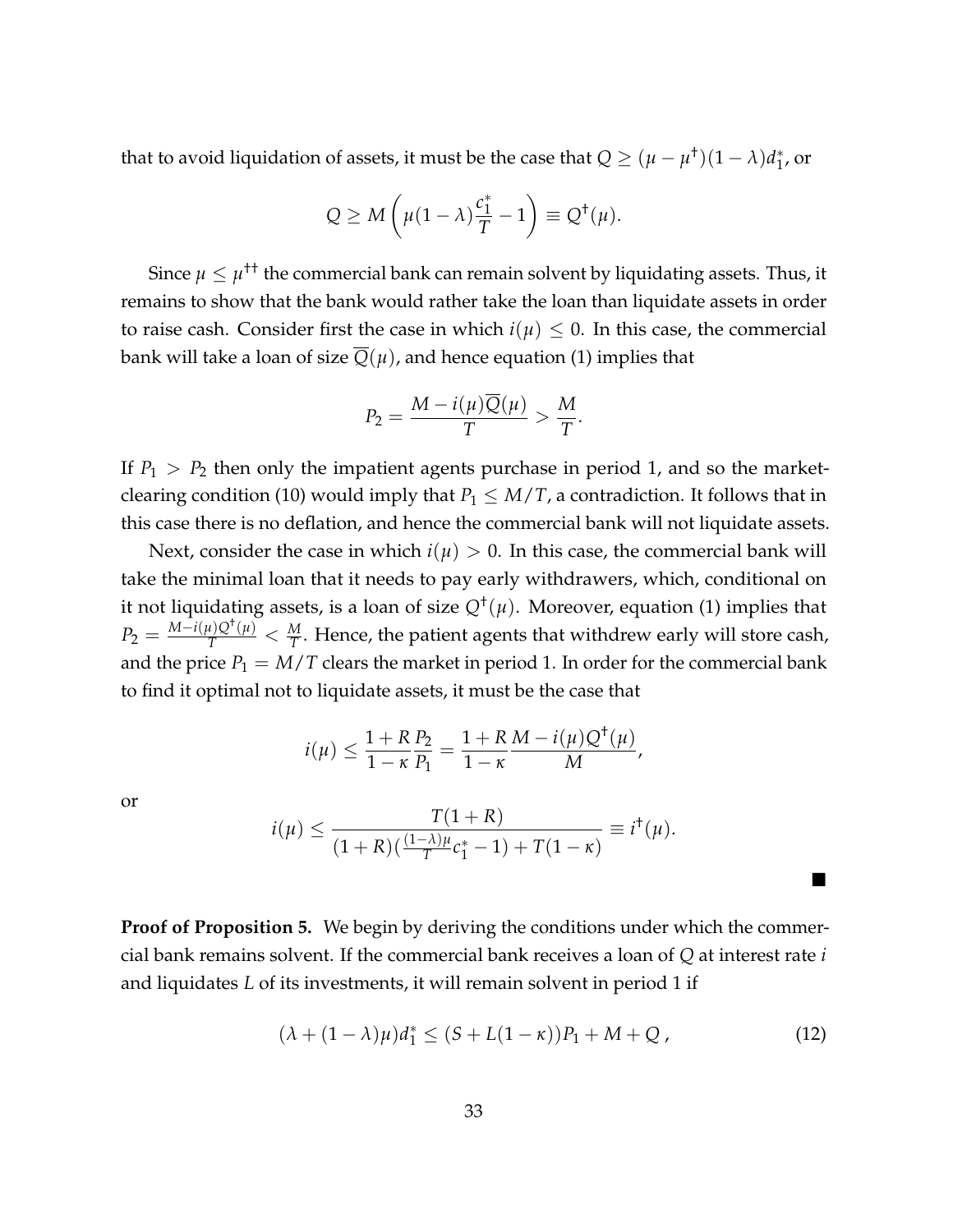and it will remain solvent in period 2 if

<span id="page-34-0"></span>
$$
Q \cdot i \le (1 - S - L)(1 + R)P_2 + (S + L(1 - \kappa))P_1 + M - (\lambda + (1 - \lambda)\mu)d_1^*.
$$
 (13)

Consider first the case in which  $i \leq 0$ . In this case, the bank will take a loan of  $Q = Q(\mu)$  and, by the same argument used in the proof of Proposition [4,](#page-15-2) it must be the case that  $P_2 \geq P_1$ . This, in turn, implies that the commercial bank will liquidate the minimal amount of assets that will allow it to remain solvent. Since the commercial bank takes the market prices as given, it follows that, for any intervention policy with *i* < 0, constraint [\(12\)](#page-33-0) is binding. Moreover, for any fixed *i* < 0, increasing *Q* increases *P*<sup>2</sup> (see condition [\(1\)](#page-9-2)), which, in turn, weakly increases the amount of patient agents that choose to purchase in period 1, and hence increases  $P_1$ . It follows that increasing *Q* enables the commercial bank to survive in period 1 while liquidating fewer assets. Moreover, since *i* < 0, increasing *Q* also relaxes constraint [\(13\)](#page-34-0). Thus, for every *i* < 0, there is a minimal *Q* for which both constraints are satisfied.

Next, consider the case in which  $i > 0$ . Since we assumed that  $\mu > \mu^{++}$ , the commercial bank must borrow from the central bank to survive. If  $i \leq i^{\dagger}(\mu)$  then, by Proposition [4,](#page-15-2) the commercial bank can avoid collapse without liquidating assets. On the other hand, if  $i > i^{\dagger}(\mu)$ , the commercial bank must both borrow money from the central bank and liquidate assets. For this to be optimal, the cost of raising cash via loans, *i*, must equal the cost of raising cash by liquidating assets,  $\frac{(1+R)P_2}{(1-\kappa)P_1}$ . Such an equality can hold only if  $P_2 < P_1$ , but at such prices all the patient agents that withdraw early save their cash and purchase in period 2 and, hence, liquidating assets does not raise cash for the commercial bank.

**Proof of Proposition [6.](#page-17-0)** First, consider the case in which the central bank charges an interest rate of  $i \geq 0$  . In this case, equation [\(1\)](#page-9-2) implies that  $P_2 = \frac{M-i\cdot Q}{T} \leq \frac{M}{T}$ . If  $P_1 = \frac{M}{T}$ , then it is optimal for all patient agents that withdraw early to store cash and purchase in period 2. Since we are focusing only on intervention under which there is no liquidation of assets, this price also satisfies the market-clearing condition [\(2\)](#page-9-1).

Next consider the case where *i* < 0. Equation [\(1\)](#page-9-2) implies that  $P_2 = \frac{M-i\Omega}{T} > \frac{M}{T}$ . Moreover, in the proof of Proposition [4](#page-15-2) we established that in this case  $P_1 \leq P_2$ . Denote by *X* the expenditure of patient agents that withdraw early in period 1. Note that  $X \in [0, \mu(1-\lambda)d_1^*$  $\mu_{1}^{*}$  and that  $X < \mu(1 - \lambda)d_{1}^{*}$  $_1^*$  only if  $P_1 = P_2$ . The market-clearing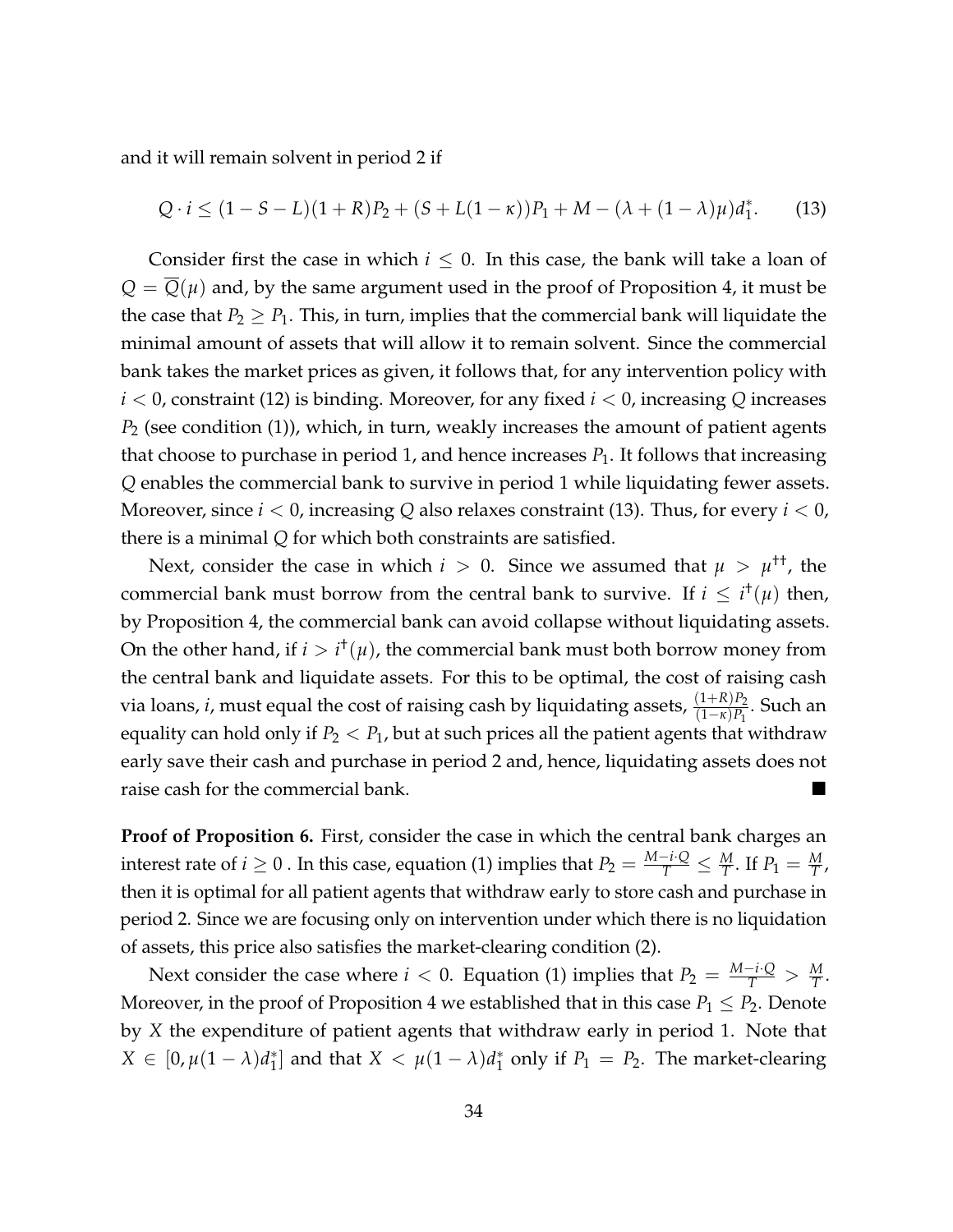condition [\(10\)](#page-24-1) implies that

$$
P_1 = \frac{\lambda d_1^* + X}{\lambda c_1^*}.
$$

If  $|i \cdot Q|$  is sufficiently large, then even when *X* is at its upper bound there will be inflation. To see this, observe that  $P_1 < P_2$  when *X* is at its upper bound is equivalent to

$$
\frac{M-i\cdot Q}{T} > \frac{\lambda d_1^* + \mu(1-\lambda)d_1^*}{\lambda c_1^*}.
$$

Plugging in the various expressions and simplifying yields that this condition is equivalent to

$$
-i\cdot Q > M\frac{\mu(1-\lambda)}{\lambda}.
$$

 $\text{If } -i \cdot Q \leq M \frac{\mu(1-\lambda)}{\lambda}$  $\frac{(-\lambda)}{\lambda}$ , then by having the patient agents that withdrew early split their purchasing between both periods (at the appropriate proportion), prices will satisfy  $P_1 = P_2$ , which, in turn, makes it optimal for these agents to purchase in both periods.  $\blacksquare$ 

**Proof of Proposition [7.](#page-19-2)** From equation [\(1\)](#page-9-2) it follows that  $P_2$  is decreasing in  $\pi^{CB}$ . First, consider the case in which  $\pi^{CB}(\mu,i(\mu),\overline{Q}(\mu))\geq 0.$  In this case there is deflation (Proposition [6\)](#page-17-0), and so all patient agents purchase in period 2, regardless of the time of their withdrawal. Moreover, for the nonnegative interest rates needed to have  $\pi^{CB}\geq 0$ , the size of the loan taken by the commercial bank is constant (as a function of  $\mu$ ), and so as the interest rate increases, the value of the commercial bank's equity decreases. As early withdrawers receive *d*<sup>\*</sup><sub>1</sub>  $_1^\ast$  regardless of the interest rate and no assets are liquidated, it follows that increasing *i* must increase the consumption of early withdrawers at the expense of the late withdrawers.

Next, consider the case in which  $\pi^{CB}(\mu,i(\mu),\overline{Q}(\mu)) < 0.$  In this case, prices rise in period 1 (Proposition [6\)](#page-17-0), and, moreover, it is an optimal choice for patient agents that withdrew early to purchase in period 1. For  $\pi^{CB}(\mu, i(\mu), \overline{Q}(\mu)) \geq -M\frac{\mu(1-\lambda)}{\lambda}$  $\frac{(-\lambda)}{\lambda}$ , it holds that  $P_1 = P_2 = \frac{M - \pi^{CB}}{T}$  $T^{\overline{\text{2}}\text{TE}}$ . Hence, for this range of profits, the consumption of both the impatient agents and the patient agents that withdrew early is strictly decreasing in  $\pi^{CB}.$  Since there is no liquidation of assets, this implies that the consumption of patient agents that waited must increase. For lower levels of  $\pi^{CB}$ , the price in period 1 remains  $\epsilon$ onstant, and so changes in  $\pi^{CB}$  have no impact on the real allocation.